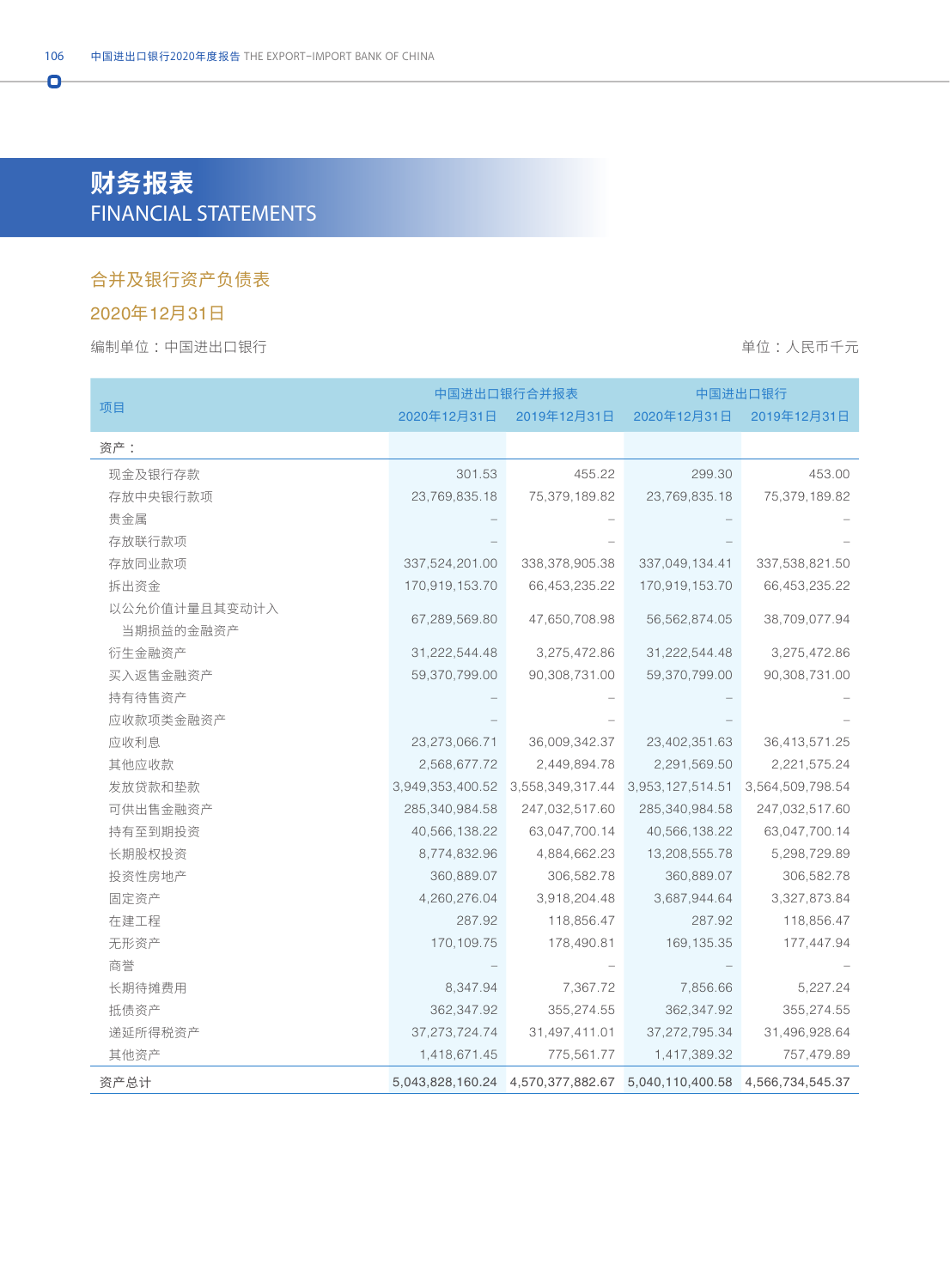$\bullet$ 

#### 编制单位 :中国进出口银行 单位 :人民币千元

|               |                  | 中国进出口银行合并报表      | 中国进出口银行          |                  |
|---------------|------------------|------------------|------------------|------------------|
| 项目            | 2020年12月31日      | 2019年12月31日      | 2020年12月31日      | 2019年12月31日      |
| 负债:           |                  |                  |                  |                  |
| 向中央银行借款       | 294,400,000.00   | 121,200,000.00   | 294,400,000.00   | 121,200,000.00   |
| 联行存放款项        |                  |                  |                  |                  |
| 同业及其他金融机构存放款项 | 462,282,763.29   | 801,931,236.22   | 462,282,763.29   | 801,931,236.22   |
| 拆入资金          | 67,014,605.59    | 88,016,307.44    | 67,014,605.59    | 88,016,307.44    |
| 以公允价值计量且其变动计入 |                  |                  |                  |                  |
| 当期损益的金融负债     | 428,497.65       | 87,936.10        |                  |                  |
| 衍生金融负债        | 6,630,458.52     | 9,473,294.32     | 6,630,458.52     | 9,473,294.32     |
| 卖出回购金融资产款     | 7,520,000.00     | 24,983,400.00    | 7,520,000.00     | 24,983,400.00    |
| 吸收存款          | 157,839,057.98   | 179,858,618.42   | 157,839,057.98   | 179,858,618.42   |
| 应付职工薪酬        | 136, 190.41      | 132,561.71       | 132,201.29       | 129,729.74       |
| 应交税费          | 2,302,667.47     | 6,819,143.00     | 2,297,878.50     | 6,815,381.17     |
| 应付利息          | 2,681,755.77     | 22,423,472.94    | 2,681,755.77     | 22,423,472.94    |
| 持有待售负债        |                  |                  |                  |                  |
| 其他应付款         | 3,821,151.37     | 2,992,392.73     | 3,723,099.65     | 2,861,365.21     |
| 预计负债          | 1,505,743.31     | 1,692,064.98     | 1,505,743.31     | 1,692,064.98     |
| 应付债券          | 3,696,486,249.33 | 2,978,378,907.74 | 3,696,486,249.33 | 2,978,378,907.74 |
| 递延所得税负债       | 7,879,780.74     | 1,115,188.71     | 7,879,780.74     | 1,115,188.71     |
| 其他负债          | 13,456,758.89    | 16, 143, 032.56  | 13,456,758.89    | 16, 128, 296. 12 |
| 负债合计          | 4,724,385,680.32 | 4,255,247,556.87 | 4,723,850,352.86 | 4,255,007,263.02 |
| 所有者权益:        |                  |                  |                  |                  |
| 实收资本          | 150,000,000.00   | 150,000,000.00   | 150,000,000.00   | 150,000,000.00   |
| 资本公积          | 141,506,518.45   | 141,505,718.45   | 141,506,518.45   | 141,505,718.45   |
| 减:库存股         |                  |                  |                  |                  |
| 其他综合收益        | $-47,526.55$     | 1,458,605.10     | 338,837.77       | 1,351,651.16     |
| 盈余公积          | 2,159,584.83     | 2,159,584.83     | 2,159,584.83     | 2,159,584.83     |
| 一般风险准备        | 18,919,467.93    | 18,919,467.93    | 18,919,467.93    | 18,919,467.93    |
| 未分配利润         | 4, 128, 757.83   | $-1,390,701.63$  | 3,335,638.73     | $-2,209,140.03$  |
| 归属于母公司所有者权益合计 | 316,666,802.50   | 312,652,674.69   | 316,260,047.72   | 311,727,282.35   |
| 少数股东权益        | 2,775,677.42     | 2,477,651.12     |                  |                  |
| 所有者权益合计       | 319,442,479.91   | 315, 130, 325.81 | 316,260,047.72   | 311,727,282.35   |
| 负债和所有者权益总计    | 5,043,828,160.24 | 4,570,377,882.67 | 5,040,110,400.58 | 4,566,734,545.37 |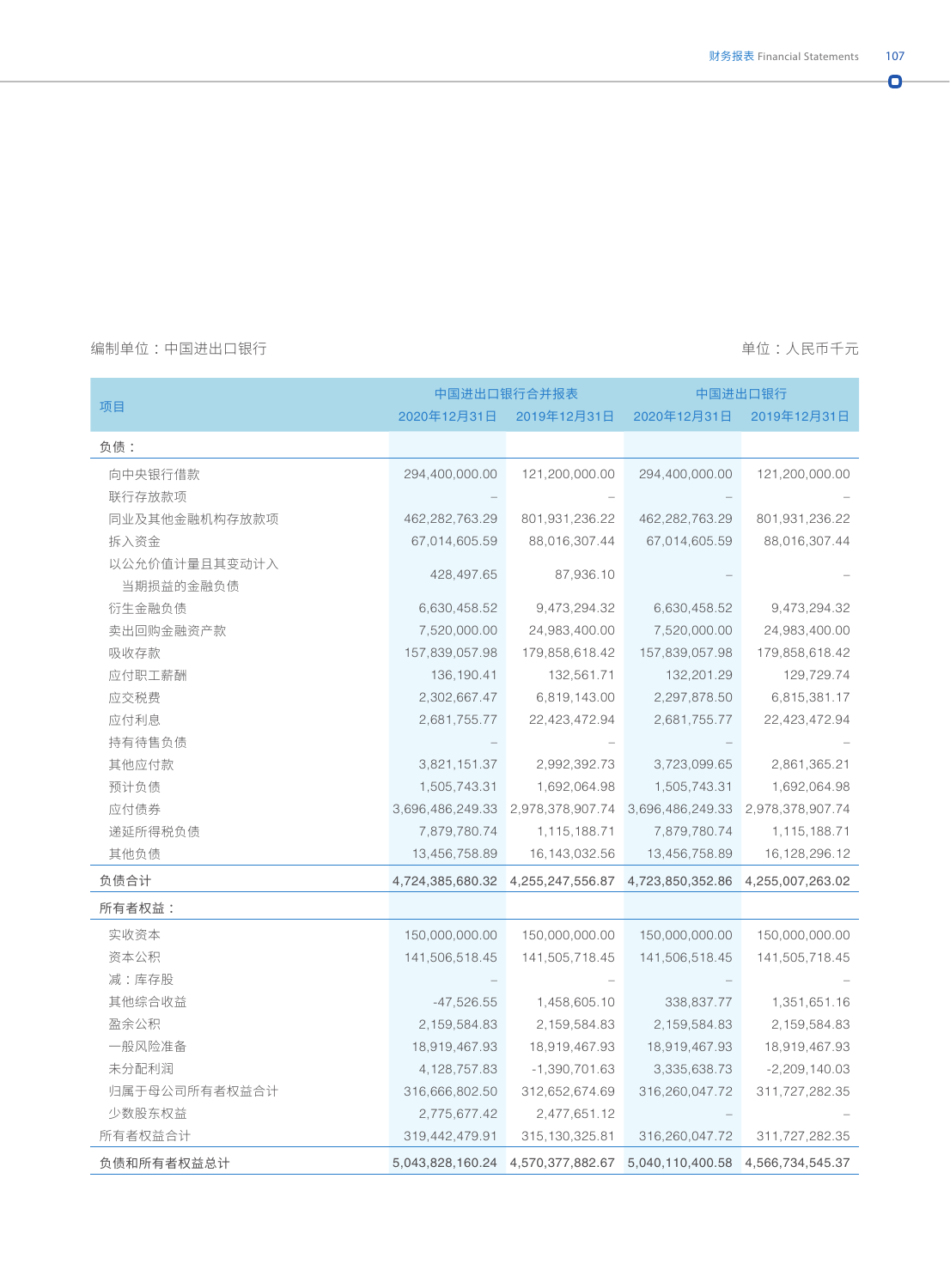#### Consolidated and The Bank's Balance Sheets

### As at December 31, 2020

Ō

|                                        |                  | Consolidated                      |                                   | The Bank         |  |
|----------------------------------------|------------------|-----------------------------------|-----------------------------------|------------------|--|
| <b>Items</b>                           | 2020/12/31       | 2019/12/31                        | 2020/12/31                        | 2019/12/31       |  |
| Assets:                                |                  |                                   |                                   |                  |  |
| Cash and bank deposits                 | 301.53           | 455.22                            | 299.30                            | 453.00           |  |
| Deposits with central banks            | 23,769,835.18    | 75,379,189.82                     | 23,769,835.18                     | 75,379,189.82    |  |
| Precious metals                        |                  |                                   |                                   |                  |  |
| Deposits in correspondent banks        |                  |                                   |                                   |                  |  |
| Deposits with banks and                |                  |                                   |                                   |                  |  |
| other financial institutions           | 337,524,201.00   | 338, 378, 905. 38                 | 337,049,134.41                    | 337,538,821.50   |  |
| Interbank lending                      | 170,919,153.70   | 66,453,235.22                     | 170,919,153.70                    | 66,453,235.22    |  |
| Financial assets at fair value through | 67,289,569.80    | 47,650,708.98                     | 56,562,874.05                     | 38,709,077.94    |  |
| profit or loss                         |                  |                                   |                                   |                  |  |
| Derivative financial assets            | 31,222,544.48    | 3,275,472.86                      | 31,222,544.48                     | 3,275,472.86     |  |
| Financial assets purchased             |                  |                                   |                                   |                  |  |
| under resale agreements                | 59,370,799.00    | 90,308,731.00                     | 59,370,799.00                     | 90,308,731.00    |  |
| Assets held for sale                   |                  |                                   |                                   |                  |  |
| Financial assets - accounts receivable |                  |                                   |                                   |                  |  |
| Interest receivable                    | 23,273,066.71    | 36,009,342.37                     | 23,402,351.63                     | 36,413,571.25    |  |
| Other receivables                      | 2,568,677.72     | 2,449,894.78                      | 2,291,569.50                      | 2,221,575.24     |  |
| Loans and advances                     | 3,949,353,400.52 | 3,558,349,317.44 3,953,127,514.51 |                                   | 3,564,509,798.54 |  |
| Available-for-sale financial assets    | 285,340,984.58   | 247,032,517.60                    | 285,340,984.58                    | 247,032,517.60   |  |
| Held-to-maturity investments           | 40,566,138.22    | 63,047,700.14                     | 40,566,138.22                     | 63,047,700.14    |  |
| Long-term equity investments           | 8,774,832.96     | 4,884,662.23                      | 13,208,555.78                     | 5,298,729.89     |  |
| Investment properties                  | 360,889.07       | 306,582.78                        | 360,889.07                        | 306,582.78       |  |
| Fixed assets                           | 4,260,276.04     | 3,918,204.48                      | 3,687,944.64                      | 3,327,873.84     |  |
| Construction in progress               | 287.92           | 118,856.47                        | 287.92                            | 118,856.47       |  |
| Intangible assets                      | 170,109.75       | 178,490.81                        | 169, 135.35                       | 177,447.94       |  |
| Goodwill                               |                  |                                   |                                   |                  |  |
| Long-term deferred expenses            | 8,347.94         | 7,367.72                          | 7,856.66                          | 5,227.24         |  |
| Foreclosed assets                      | 362,347.92       | 355,274.55                        | 362,347.92                        | 355,274.55       |  |
| Deferred income tax assets             | 37, 273, 724. 74 | 31,497,411.01                     | 37, 272, 795. 34                  | 31,496,928.64    |  |
| Other assets                           | 1,418,671.45     | 775,561.77                        | 1,417,389.32                      | 757,479.89       |  |
| <b>Total assets</b>                    |                  | 5,043,828,160.24 4,570,377,882.67 | 5,040,110,400.58 4,566,734,545.37 |                  |  |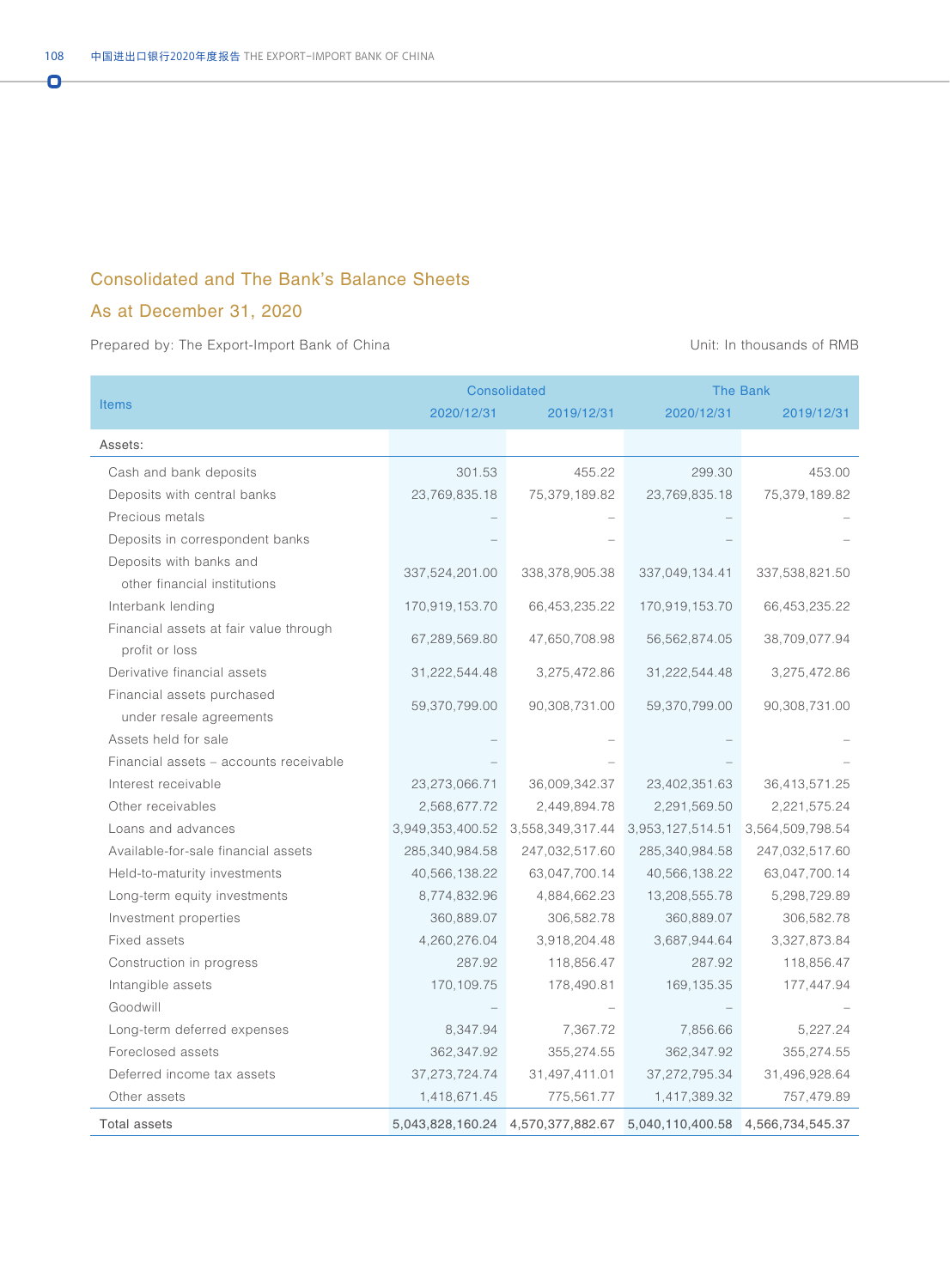Ō.

|                                               |                  | <b>Consolidated</b>               | <b>The Bank</b>  |                                   |  |
|-----------------------------------------------|------------------|-----------------------------------|------------------|-----------------------------------|--|
| <b>Items</b>                                  | 2020/12/31       | 2019/12/31                        | 2020/12/31       | 2019/12/31                        |  |
| Liabilities:                                  |                  |                                   |                  |                                   |  |
| Borrowings from central bank                  | 294,400,000.00   | 121,200,000.00                    | 294,400,000.00   | 121,200,000.00                    |  |
| Deposits from correspondent banks             |                  |                                   |                  |                                   |  |
| Due to banks and other financial institutions | 462,282,763.29   | 801,931,236.22                    | 462,282,763.29   | 801,931,236.22                    |  |
| Interbank borrowings                          | 67,014,605.59    | 88,016,307.44                     | 67,014,605.59    | 88,016,307.44                     |  |
| Financial liabilities at fair value through   |                  |                                   |                  |                                   |  |
| profit and loss                               | 428,497.65       | 87,936.10                         |                  |                                   |  |
| Derivative financial liabilities              | 6,630,458.52     | 9,473,294.32                      | 6,630,458.52     | 9,473,294.32                      |  |
| Financial assets sold under repurchase        |                  |                                   |                  |                                   |  |
| agreement                                     | 7,520,000.00     | 24,983,400.00                     | 7,520,000.00     | 24,983,400.00                     |  |
| Due to customers                              | 157,839,057.98   | 179,858,618.42                    | 157,839,057.98   | 179,858,618.42                    |  |
| Employee benefits payable                     | 136, 190.41      | 132,561.71                        | 132,201.29       | 129,729.74                        |  |
| Taxes payable                                 | 2,302,667.47     | 6,819,143.00                      | 2,297,878.50     | 6,815,381.17                      |  |
| Interest payable                              | 2,681,755.77     | 22,423,472.94                     | 2,681,755.77     | 22,423,472.94                     |  |
| Liabilities held for sale                     |                  |                                   |                  |                                   |  |
| Other payables                                | 3,821,151.37     | 2,992,392.73                      | 3,723,099.65     | 2,861,365.21                      |  |
| Provisions                                    | 1,505,743.31     | 1,692,064.98                      | 1,505,743.31     | 1,692,064.98                      |  |
| Debt securities issued                        | 3,696,486,249.33 | 2,978,378,907.74                  | 3,696,486,249.33 | 2,978,378,907.74                  |  |
| Deferred income tax liabilities               | 7,879,780.74     | 1,115,188.71                      | 7,879,780.74     | 1,115,188.71                      |  |
| Other liabilities                             | 13,456,758.89    | 16, 143, 032.56                   | 13,456,758.89    | 16,128,296.12                     |  |
| <b>Total Liabilities</b>                      | 4,724,385,680.32 | 4,255,247,556.87                  | 4,723,850,352.86 | 4,255,007,263.02                  |  |
| Owner's equity:                               |                  |                                   |                  |                                   |  |
| Paid-in capital                               | 150,000,000.00   | 150,000,000.00                    | 150,000,000.00   | 150,000,000.00                    |  |
| Capital reserves                              | 141,506,518.45   | 141,505,718.45                    | 141,506,518.45   | 141,505,718.45                    |  |
| Less: Treasury stock                          |                  |                                   |                  |                                   |  |
| Other comprehensive income                    | $-47,526.55$     | 1,458,605.10                      | 338,837.77       | 1,351,651.16                      |  |
| Surplus reserves                              | 2,159,584.83     | 2, 159, 584. 83                   | 2,159,584.83     | 2,159,584.83                      |  |
| General risk reserves                         | 18,919,467.93    | 18,919,467.93                     | 18,919,467.93    | 18,919,467.93                     |  |
| Undistributed profits                         | 4, 128, 757.83   | $-1,390,701.63$                   | 3,335,638.73     | $-2,209,140.03$                   |  |
| Total owners' equity attributable to the      |                  |                                   |                  |                                   |  |
| parent company                                | 316,666,802.50   | 312,652,674.69                    | 316,260,047.72   | 311,727,282.35                    |  |
| Minority interests                            | 2,775,677.42     | 2,477,651.12                      |                  |                                   |  |
| <b>Total Owners' Equity</b>                   | 319,442,479.91   | 315, 130, 325.81                  | 316,260,047.72   | 311,727,282.35                    |  |
| <b>Total Liabilities and Owners' Equity</b>   |                  | 5,043,828,160.24 4,570,377,882.67 |                  | 5,040,110,400.58 4,566,734,545.37 |  |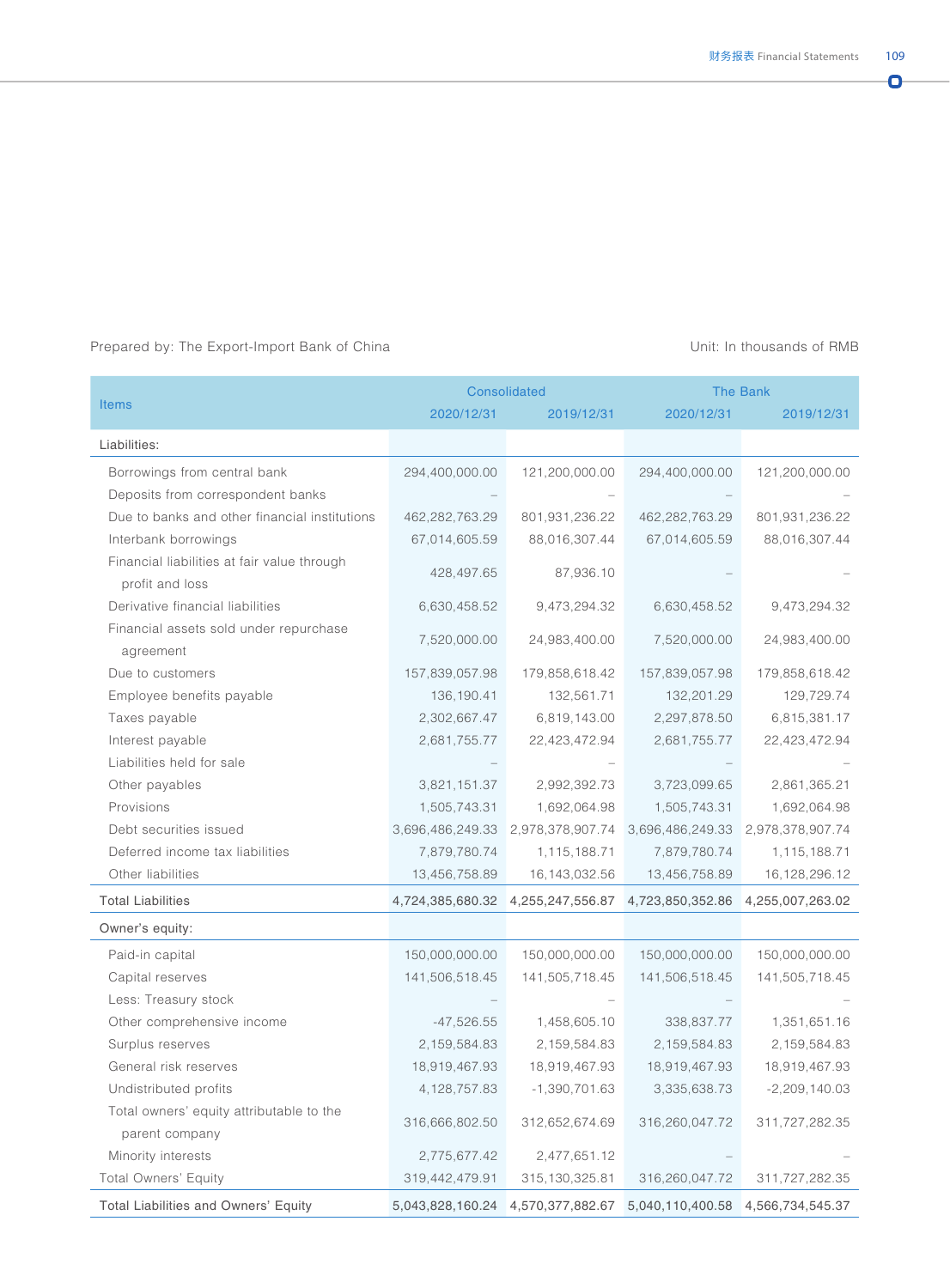## 合并及银行利润表

## 2020年度

 $\overline{\mathbf{o}}$ 

编制单位:中国进出口银行 着心的 : 我们在我们的时候,我们的时候,我们的时候,我们的时候,我们的时候,我们不会

|                          | 中国进出口银行合并报表      |                  | 中国进出口银行          |                   |
|--------------------------|------------------|------------------|------------------|-------------------|
| 项目                       | 2020年度           | 2019年度           | 2020年度           | 2019年度            |
| 一、营业收入                   | 21,844,630.93    | 31,745,378.16    | 21,517,186.77    | 32,201,496.35     |
| (一) 利息净收入                | 7,458,079.03     | 16,899,276.03    | 7,537,255.03     | 17, 196, 654. 54  |
| 利息收入                     | 146,467,935.49   | 151,831,368.22   | 146,547,111.49   | 152, 128, 746. 73 |
| 利息支出                     | 139,009,856.46   | 134,932,092.19   | 139,009,856.46   | 134,932,092.19    |
| (二) 手续费及佣金净收入            | 4,653,380.05     | 5, 111, 637.53   | 4,653,380.05     | 5,111,637.86      |
| 手续费及佣金收入                 | 5,375,477.24     | 5,639,833.47     | 5,375,477.24     | 5,639,833.47      |
| 手续费及佣金支出                 | 722,097.19       | 528,195.95       | 722,097.19       | 528,195.62        |
| (三) 投资收益 (损失以"-"号填列)     | 10,616,062.00    | 7,597,254.08     | 10,933,370.43    | 8,273,441.23      |
| 其中:对联营企业和合营企业的投资收益       | $-194,759.27$    | $-692,851.76$    | 181,734.09       | 157,075.27        |
| (四)公允价值变动收益(损失以"-"号填列)   | 31,429,445.34    | $-9,558,441.61$  | 30,705,930.23    | $-10,074,365.00$  |
| (五) 汇兑收益 (损失以"-"号填列)     | $-33,218,584.04$ | 10,530,723.82    | $-33,218,628.29$ | 10,531,536.11     |
| (六) 其他业务收入               | 854,461.39       | 1,019,635.20     | 854,092.15       | 1,017,298.49      |
| (七) 资产处置收益 (损失以"-"号填列)   | $-513.19$        | $-99.85$         | $-513.19$        | $-99.85$          |
| (八) 其他收益                 | 52,300.35        | 145,392.96       | 52,300.35        | 145,392.96        |
| 二、营业支出                   | 14,339,437.78    | 22, 154, 196. 14 | 14, 111, 065. 78 | 21,940,315.26     |
| (一) 税金及附加                | 1,127,316.34     | 1,096,945.08     | 1,125,512.04     | 1,095,140.78      |
| (二) 业务及管理费               | 3,828,200.90     | 3,709,956.27     | 3,623,956.17     | 3,492,553.04      |
| (三) 资产减值损失 (转回金额以"-"号列示) | 9,295,095.57     | 17,332,540.72    | 9,272,772.60     | 17,337,867.36     |
| (四) 其他业务成本               | 88,824.97        | 14,754.08        | 88,824.97        | 14,754.08         |
| 三、营业利润 (亏损以"-"号填列)       | 7,505,193.15     | 9,591,182.01     | 7,406,120.99     | 10,261,181.09     |
| 加:营业外收入                  | 36,025.61        | 107,276.99       | 36,025.61        | 107,276.99        |
| 减:营业外支出                  | 63,065.15        | 611,259.43       | 63,065.15        | 611,259.43        |
| 四、利润总额 (亏损以"-"号填列)       | 7,478,153.60     | 9,087,199.58     | 7,379,081.44     | 9,757,198.66      |
| 减:所得税费用                  | 1,840,192.21     | 3,630,555.72     | 1,834,302.67     | 3,622,653.87      |
| 五、净利润 (亏损以"-"号填列)        | 5,637,961.40     | 5,456,643.86     | 5,544,778.77     | 6,134,544.78      |
| 归属于母公司所有者的净利润            | 5,519,459.47     | 5,173,386.19     | 5,544,778.77     | 6,134,544.78      |
| 少数股东损益                   | 118,501.93       | 283,257.67       |                  |                   |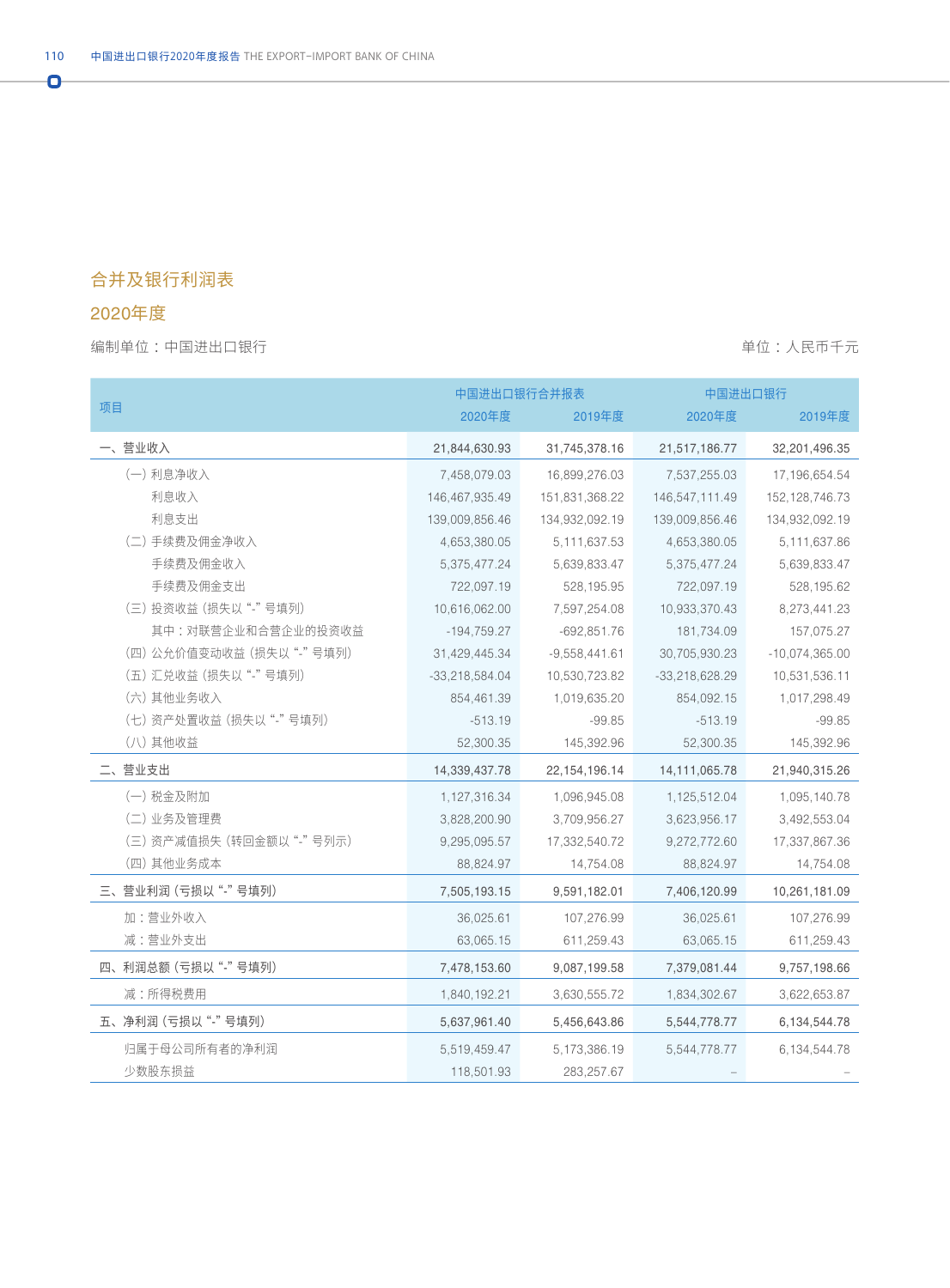$\bullet$ 

#### 编制单位:中国进出口银行 着的 的过去分词 的过去分词 医神经性 医心包的 医血管切开术 医心包的 单位:人民币千元

|                           |                 | 中国进出口银行合并报表  | 中国进出口银行         |              |
|---------------------------|-----------------|--------------|-----------------|--------------|
| 项目                        | 2020年度          | 2019年度       | 2020年度          | 2019年度       |
| 六、其他综合收益的税后净额             | $-1,505,464.02$ | 694,711.66   | $-1,012,813.40$ | 667,326.02   |
| (一) 归属于母公司所有者的其他综合收益的税后净额 | $-1,506,131.66$ | 694,886.17   | $-1,012,813.40$ | 667,326.02   |
| 1. 以后不能重分类进损益的其他综合收益      | 1,220.89        | 1,474.50     | 1,220.89        | 1,474.50     |
| (1) 权益法下不可转损益的其他综合收益      | 1,220.89        | 1,474.50     | 1,220.89        | 1,474.50     |
| 2. 以后将重分类进损益的其他综合收益       | $-1,507,352.54$ | 693,411.67   | $-1,014,034.28$ | 665,851.52   |
| (1) 权益法下可转损益的其他综合收益       | $-10,890.52$    | 26,017.78    | $-11,055.19$    | 26,017.78    |
| (2) 可供出售金融资产公允价值变动损益      | $-1,000,746.69$ | 569,652.47   | $-1,000,746.69$ | 569,652.47   |
| (3) 持有至到期投资重分类为可供出售金融资    |                 |              |                 |              |
| 产损益                       |                 | 69,685.61    |                 | 69,685.61    |
| (4)外币财务报表折算差额             | $-495, 715.33$  | 28,055.81    | $-2,232.40$     | 495.66       |
| (二) 归属于少数股东的其他综合收益的税后净额   | 667.64          | $-174.51$    |                 |              |
| 七、综合收益总额                  | 4,132,497.37    | 6,151,355.52 | 4,531,965.37    | 6,801,870.80 |
| 归属于母公司所有者的综合收益总额          | 4,013,327.81    | 5,868,272.36 | 4,531,965.37    | 6,801,870.80 |
| 归属于少数股东的综合收益总额            | 119,169.57      | 283,083.16   |                 |              |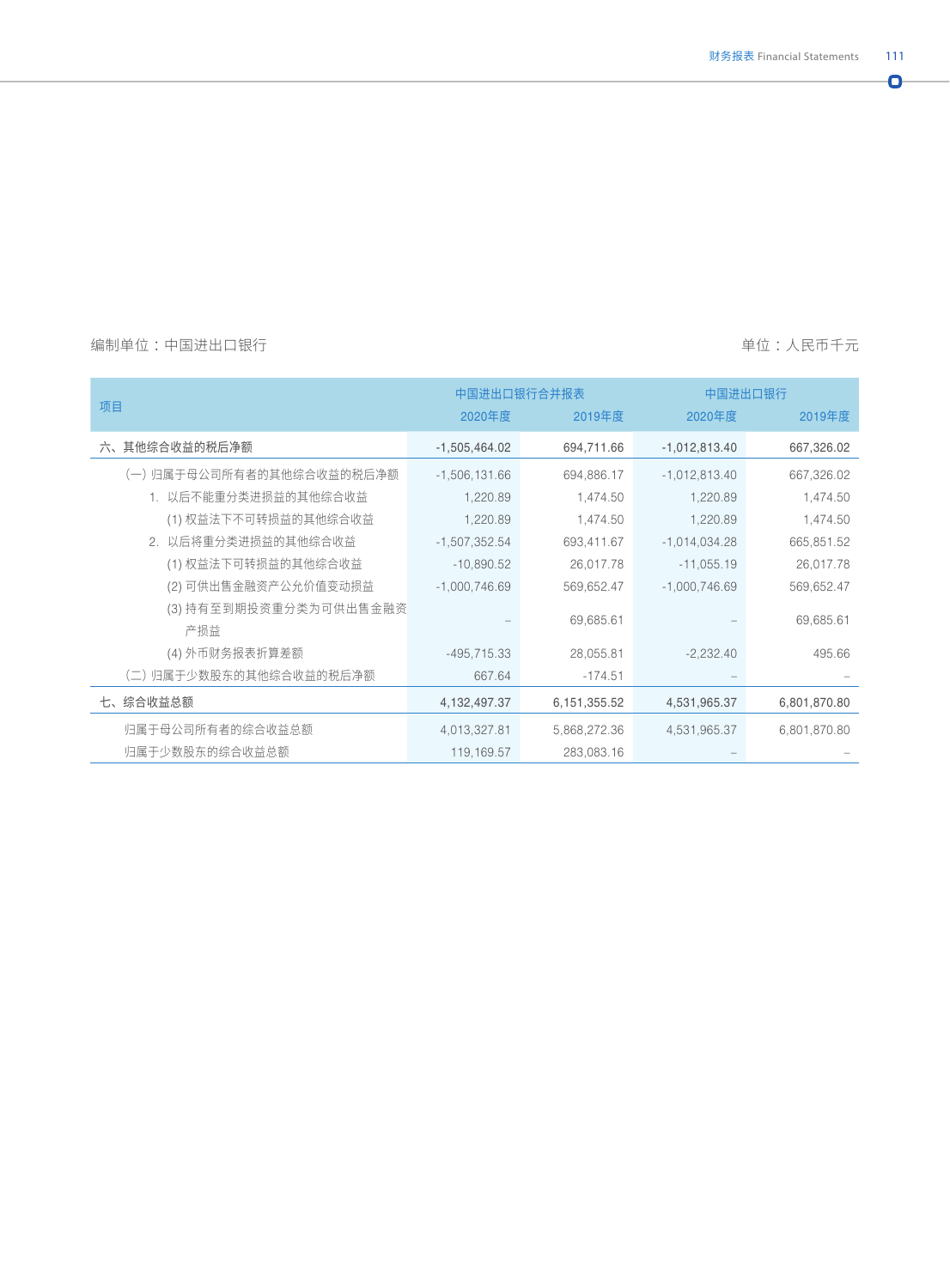#### Consolidated and The Bank's Income Statements

### For the year ended December 31, 2020

|                                                            |                  | Consolidated     | <b>The Bank</b>  |                   |
|------------------------------------------------------------|------------------|------------------|------------------|-------------------|
| <b>Items</b>                                               | 2020             | 2019             | 2020             | 2019              |
| I. Operating revenue                                       | 21,844,630.93    | 31,745,378.16    | 21,517,186.77    | 32,201,496.35     |
| (1) Net interest income                                    | 7,458,079.03     | 16,899,276.03    | 7,537,255.03     | 17,196,654.54     |
| Interest income                                            | 146,467,935.49   | 151,831,368.22   | 146,547,111.49   | 152, 128, 746. 73 |
| Interest expenses                                          | 139,009,856.46   | 134,932,092.19   | 139,009,856.46   | 134,932,092.19    |
| (2) Net fee and commission income                          | 4,653,380.05     | 5, 111, 637.53   | 4,653,380.05     | 5,111,637.86      |
| Fee and commission income                                  | 5,375,477.24     | 5,639,833.47     | 5,375,477.24     | 5,639,833.47      |
| Fee and commission expenses                                | 722,097.19       | 528,195.95       | 722,097.19       | 528,195.62        |
| (3) Investment income ("-" for loss)                       | 10,616,062.00    | 7,597,254.08     | 10,933,370.43    | 8,273,441.23      |
| Including: investment income from associates               |                  |                  |                  |                   |
| and joint ventures                                         | $-194,759.27$    | $-692,851.76$    | 181,734.09       | 157,075.27        |
| (4) Gain from changes in fair value ("-" for loss)         | 31,429,445.34    | $-9,558,441.61$  | 30,705,930.23    | $-10,074,365.00$  |
| (5) Exchange gain ("-" for loss)                           | $-33,218,584.04$ | 10,530,723.82    | $-33,218,628.29$ | 10,531,536.11     |
| (6) Other operating income                                 | 854,461.39       | 1,019,635.20     | 854,092.15       | 1,017,298.49      |
| (7) Gain from disposal of assets ("-" for loss)            | $-513.19$        | $-99.85$         | $-513.19$        | $-99.85$          |
| (8) Other gain                                             | 52,300.35        | 145,392.96       | 52,300.35        | 145,392.96        |
| II. Operating expenses                                     | 14,339,437.78    | 22, 154, 196. 14 | 14,111,065.78    | 21,940,315.26     |
| (1) Taxes and surcharges                                   | 1,127,316.34     | 1,096,945.08     | 1,125,512.04     | 1,095,140.78      |
| (2) Business and administrative expenses                   | 3,828,200.90     | 3,709,956.27     | 3,623,956.17     | 3,492,553.04      |
| (3) Assets impairment loss                                 | 9,295,095.57     | 17,332,540.72    | 9,272,772.60     | 17,337,867.36     |
| (4) Other operating expenses                               | 88,824.97        | 14,754.08        | 88,824.97        | 14,754.08         |
| III. Operating Profit ("-" for loss)                       | 7,505,193.15     | 9,591,182.01     | 7,406,120.99     | 10,261,181.09     |
| Add: Non-operating income                                  | 36,025.61        | 107,276.99       | 36,025.61        | 107,276.99        |
| Less: Non-operating expenses                               | 63,065.15        | 611,259.43       | 63,065.15        | 611,259.43        |
| IV. Total Profit ("-" for loss)                            | 7,478,153.60     | 9,087,199.58     | 7,379,081.44     | 9,757,198.66      |
| Less: Income tax expenses                                  | 1,840,192.21     | 3,630,555.72     | 1,834,302.67     | 3,622,653.87      |
| V. Net profit ("-" for loss)                               | 5,637,961.40     | 5,456,643.86     | 5,544,778.77     | 6,134,544.78      |
| Net profit attributable to owners of<br>the parent company | 5,519,459.47     | 5, 173, 386. 19  | 5,544,778.77     | 6,134,544.78      |
| Net profit attributable to minority interests              | 118,501.93       | 283,257.67       |                  |                   |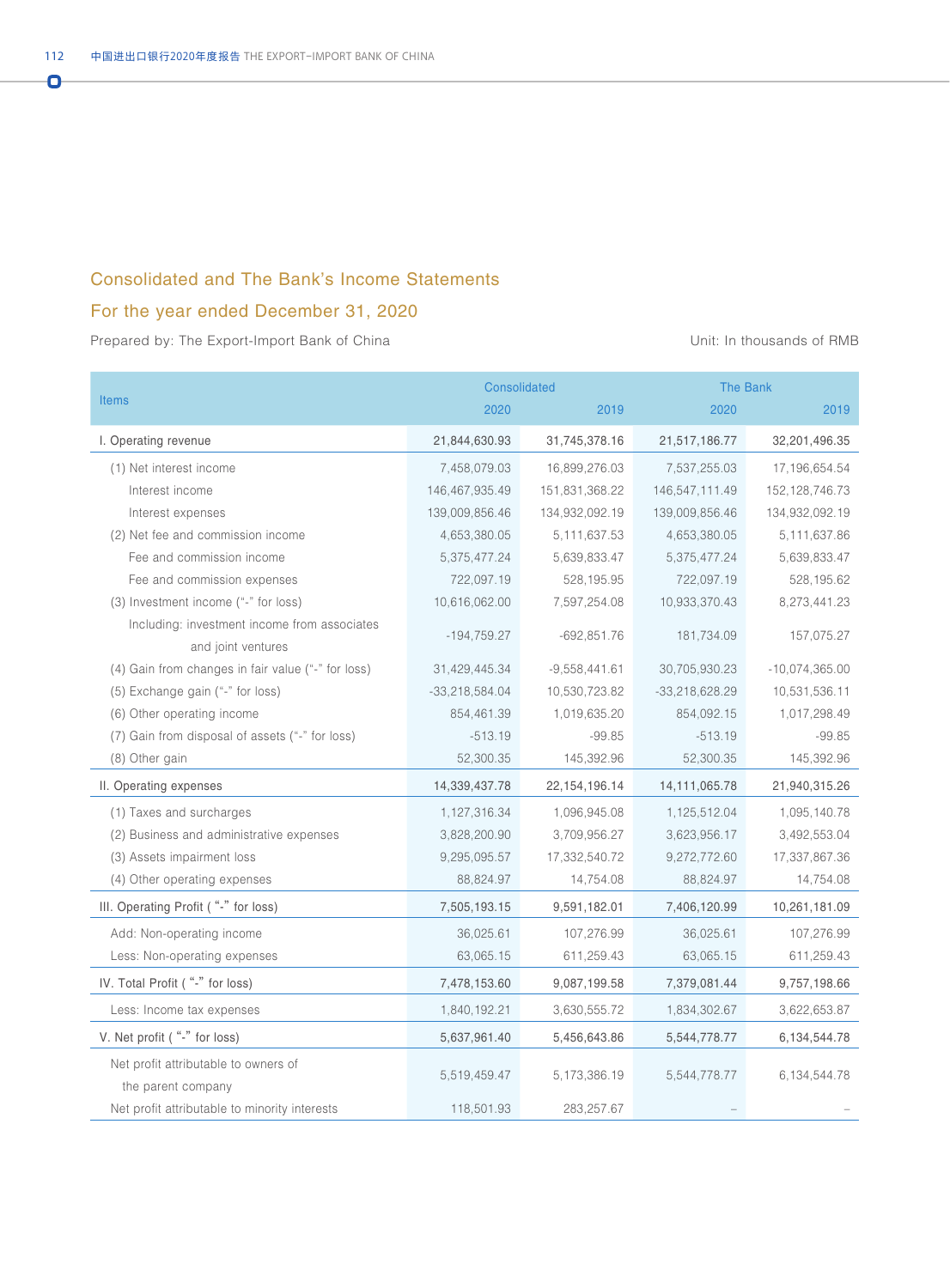|                                                                                                                                                          | <b>Consolidated</b> |              | <b>The Bank</b> |              |
|----------------------------------------------------------------------------------------------------------------------------------------------------------|---------------------|--------------|-----------------|--------------|
| <b>Items</b>                                                                                                                                             | 2020                | 2019         | 2020            | 2019         |
| VI. Other comprehensive income - after tax                                                                                                               | $-1,505,464.02$     | 694,711.66   | $-1,012,813.40$ | 667,326.02   |
| Other comprehensive income - after tax<br>attributable to owners of the parent company                                                                   | $-1,506,131.66$     | 694,886.17   | $-1,012,813.40$ | 667,326.02   |
| (1) Other comprehensive income not<br>reclassified into profit or loss subsequently                                                                      | 1,220.89            | 1,474.50     | 1,220.89        | 1,474.50     |
| i. Other comprehensive income of the<br>investee accounted for using equity<br>method which will be not reclassified into<br>profit or loss subsequently | 1,220.89            | 1,474.50     | 1,220.89        | 1,474.50     |
| (2) Other comprehensive income that will be<br>reclassified into profit or loss subsequently                                                             | $-1,507,352.54$     | 693,411.67   | $-1,014,034.28$ | 665,851.52   |
| i. Other comprehensive income of the<br>investee accounted for using equity<br>method which will be reclassified into profit<br>or loss subsequently     | $-10,890.52$        | 26,017.78    | $-11,055.19$    | 26,017.78    |
| ii. Gains or losses arising from changes in<br>fair value of available-for-sale financial<br>assets                                                      | $-1,000,746.69$     | 569,652.47   | $-1,000,746.69$ | 569,652.47   |
| iii. Gains or losses on reclassification from<br>held-to-maturity financial assets to<br>available-for-sale financial assets                             |                     | 69,685.61    |                 | 69,685.61    |
| iv. Translation differences arising on<br>translation of foreign currency financial<br>statements                                                        | $-495,715.33$       | 28,055.81    | $-2,232.40$     | 495.66       |
| Other comprehensive income - after tax<br>attributable to minority interests                                                                             | 667.64              | $-174.51$    |                 |              |
| VII. Total comprehensive income                                                                                                                          | 4,132,497.37        | 6,151,355.52 | 4,531,965.37    | 6,801,870.80 |
| (1) Total comprehensive income attributable to<br>owners of the parent company                                                                           | 4,013,327.81        | 5,868,272.36 | 4,531,965.37    | 6,801,870.80 |
| (2) Total comprehensive income attributable to<br>minority interests                                                                                     | 119,169.57          | 283,083.16   |                 |              |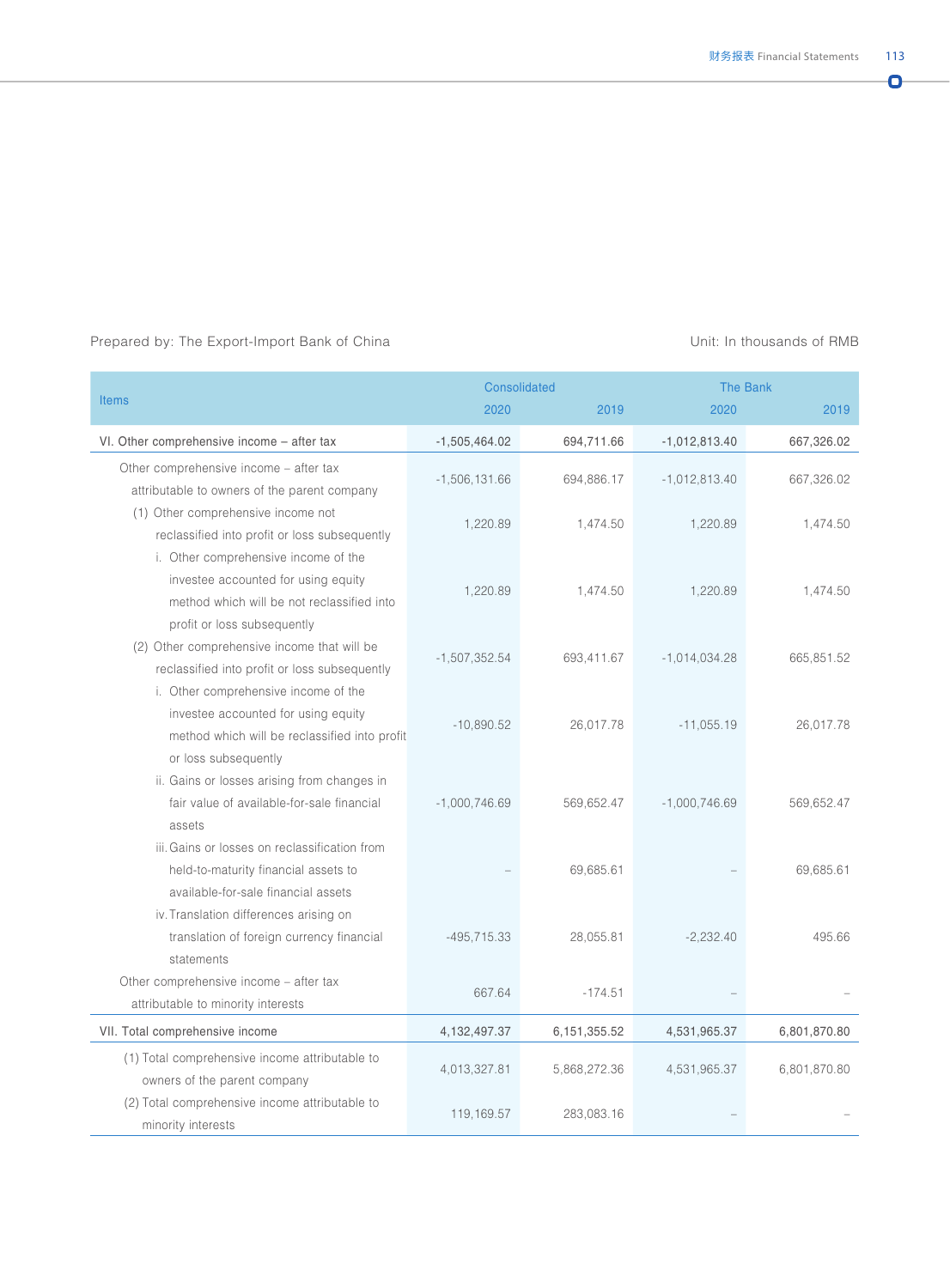## 合并及银行现金流量表

## 2020年度

 $\overline{\mathbf{o}}$ 

编制单位:中国进出口银行 着心的 : 我们在我们的时候,我们的时候,我们的时候,我们的时候,我们的时候,我们不会

|                         |                   | 中国进出口银行合并报表       | 中国进出口银行             |                     |
|-------------------------|-------------------|-------------------|---------------------|---------------------|
| 项目                      | 2020年度            | 2019年度            | 2020年度              | 2019年度              |
| 一、经营活动产生的现金流量:          |                   |                   |                     |                     |
| 客户存款和同业存放款项净增加额         | -361,668,033.38   | $-8,861,642.88$   | $-361,668,033.38$   | $-8,861,642.88$     |
| 向中央银行借款净增加额             | 173,200,000.00    | $-77,000,000.00$  | 173,200,000.00      | $-77,000,000.00$    |
| 向其他金融机构拆入资金净增加额         | $-21,001,701.85$  | 37,870,677.63     | $-21,001,701.85$    | 37,870,677.63       |
| 收取利息、手续费及佣金的现金          | 186,723,437.26    | 165, 189, 931. 21 | 186,981,842.81      | 165,368,157.60      |
| 收到其他与经营活动有关的现金          | 2,373,144.47      | 26,703,188.16     | 2,511,012.52        | 28,600,303.75       |
| 经营活动现金流入小计              | $-20,373,153.50$  | 143,902,154.12    | -19,976,879.89      | 145,977,496.10      |
| 客户贷款及垫款净增加额             | 409,011,250.43    | 395,419,319.45    | 408,731,897.10      | 395,751,253.30      |
| 存放中央银行和同业款项净增加额         | 268,263.06        | 10,291,551.18     | 268,263.06          | 10,335,881.85       |
| 支付利息、手续费及佣金的现金          | 64,054,087.14     | 28,434,423.87     | 64,054,087.14       | 28,434,223.84       |
| 支付给职工以及为职工支付的现金         | 1,985,588.48      | 1,742,005.95      | 1,935,630.21        | 1,688,518.30        |
| 支付的各项税费                 | 15,229,402.47     | 15,900,686.19     | 15,227,039.32       | 15,890,683.20       |
| 支付其他与经营活动有关的现金          | 162, 165, 549. 18 | 2,130,969.51      | 162,041,869.93      | 2,032,045.75        |
| 经营活动现金流出小计              | 652,714,140.75    | 453,918,956.16    | 652,258,786.77      | 454, 132, 606. 24   |
| 经营活动产生的现金流量净额           | $-673,087,294.25$ | $-310,016,802.04$ | $-672, 235, 666.66$ | $-308, 155, 110.13$ |
| 投资活动产生的现金流量:            |                   |                   |                     |                     |
| 收回投资收到的现金               | 230,530,236.20    | 227,004,255.41    | 231, 117, 334. 74   | 226,782,214.46      |
| 取得投资收益收到的现金             | 9,530,082.09      | 10,983,709.74     | 9,394,366.97        | 10,816,598.33       |
| 收到其他与投资活动有关的现金          |                   |                   |                     |                     |
| 投资活动现金流入小计              | 240,060,318.29    | 237,987,965.15    | 240,511,701.70      | 237,598,812.78      |
| 投资支付的现金                 | 248,092,819.41    | 290,326,609.06    | 248,906,588.90      | 291,358,292.01      |
| 购建固定资产、无形资产和其他长期资产支付的现金 | 546,448.00        | 161,733.55        | 546,160.57          | 161,507.81          |
| 支付其他与投资活动有关的现金          |                   |                   |                     |                     |
| 投资活动现金流出小计              | 248,639,267.41    | 290,488,342.62    | 249,452,749.47      | 291,519,799.82      |
| 投资活动产生的现金流量净额           | $-8,578,949.12$   | $-52,500,377.47$  | $-8,941,047.76$     | $-53,920,987.03$    |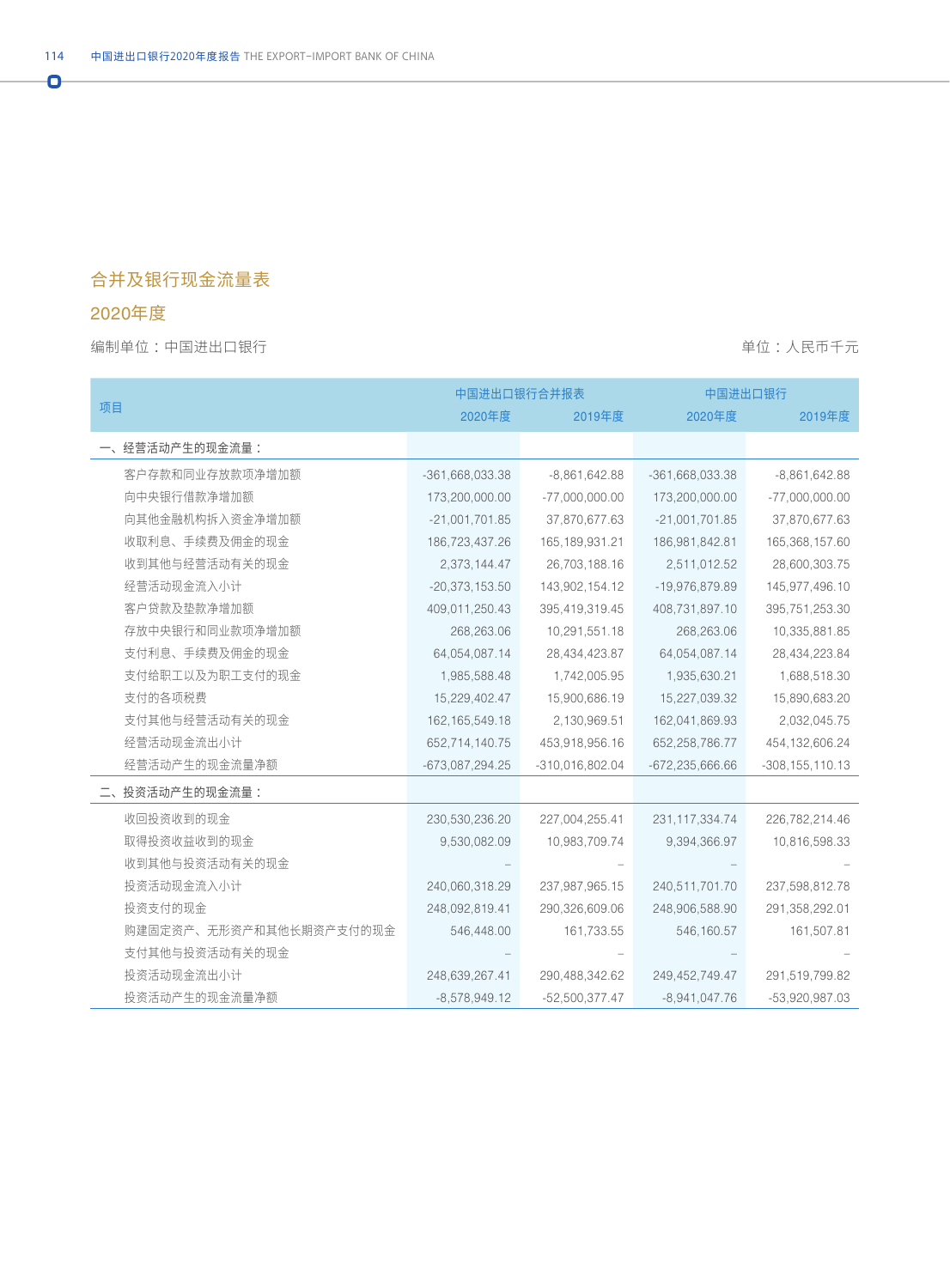$\bullet$ 

#### 编制单位:中国进出口银行 着的 的过去分词 的过去分词 医神经性 医心包的 医血管切开术 医心包的 单位:人民币千元

|                        |                  | 中国进出口银行合并报表      |                  | 中国进出口银行          |  |
|------------------------|------------------|------------------|------------------|------------------|--|
| 项目                     | 2020年度           | 2019年度           | 2020年度           | 2019年度           |  |
| 三、筹资活动产生的现金流量:         |                  |                  |                  |                  |  |
| 吸收投资收到的现金              | 209,645.97       | 935,481.96       |                  |                  |  |
| 其中:子公司吸收少数股东权益性投资收到的现金 | 209,645.97       | 935,481.96       |                  |                  |  |
| 发行债券收到的现金              | 1,366,877,380.50 | 872,833,324.14   | 1,366,877,380.50 | 872,833,324.14   |  |
| 收到其他与筹资活动有关的现金         |                  |                  |                  |                  |  |
| 筹资活动现金流入小计             | 1,367,087,026.46 | 873,768,806.11   | 1,366,877,380.50 | 872,833,324.14   |  |
| 偿还债务支付的现金              | 641,870,535.14   | 507,861,922.98   | 641,870,535.14   | 507,861,922.98   |  |
| 分配股利、利润或偿付利息支付的现金      | 115,949,082.27   | 93,093,702.85    | 115,918,293.03   | 93,006,953.49    |  |
| 其中:子公司支付少数股东的现金股利      | 30,789.23        | 86,749.35        |                  |                  |  |
| 支付其他与筹资活动有关的现金         |                  |                  |                  |                  |  |
| 其中:子公司减资支付少数股东的现金      |                  |                  |                  |                  |  |
| 筹资活动现金流出小计             | 757,819,617.41   | 600,955,625.83   | 757,788,828.17   | 600,868,876.47   |  |
| 筹资活动产生的现金流量净额          | 609, 267, 409.06 | 272,813,180.28   | 609,088,552.32   | 271,964,447.67   |  |
| 四、汇率变动对现金的影响额          | $-3,802,324.99$  | 797,450.05       | $-3,747,979.91$  | 790,445.80       |  |
| 五、现金及现金等价物净增加额         | $-76,201,159.30$ | $-88,906,549.18$ | $-75,836,142.01$ | -89,321,203.70   |  |
| 加:期初现金及现金等价物余额         | 220,663,524.40   | 309,570,073.58   | 219,823,438.30   | 309, 144, 642.00 |  |
| 六、期末现金及现金等价物余额         | 144,462,365.10   | 220,663,524.40   | 143,987,296.29   | 219,823,438.30   |  |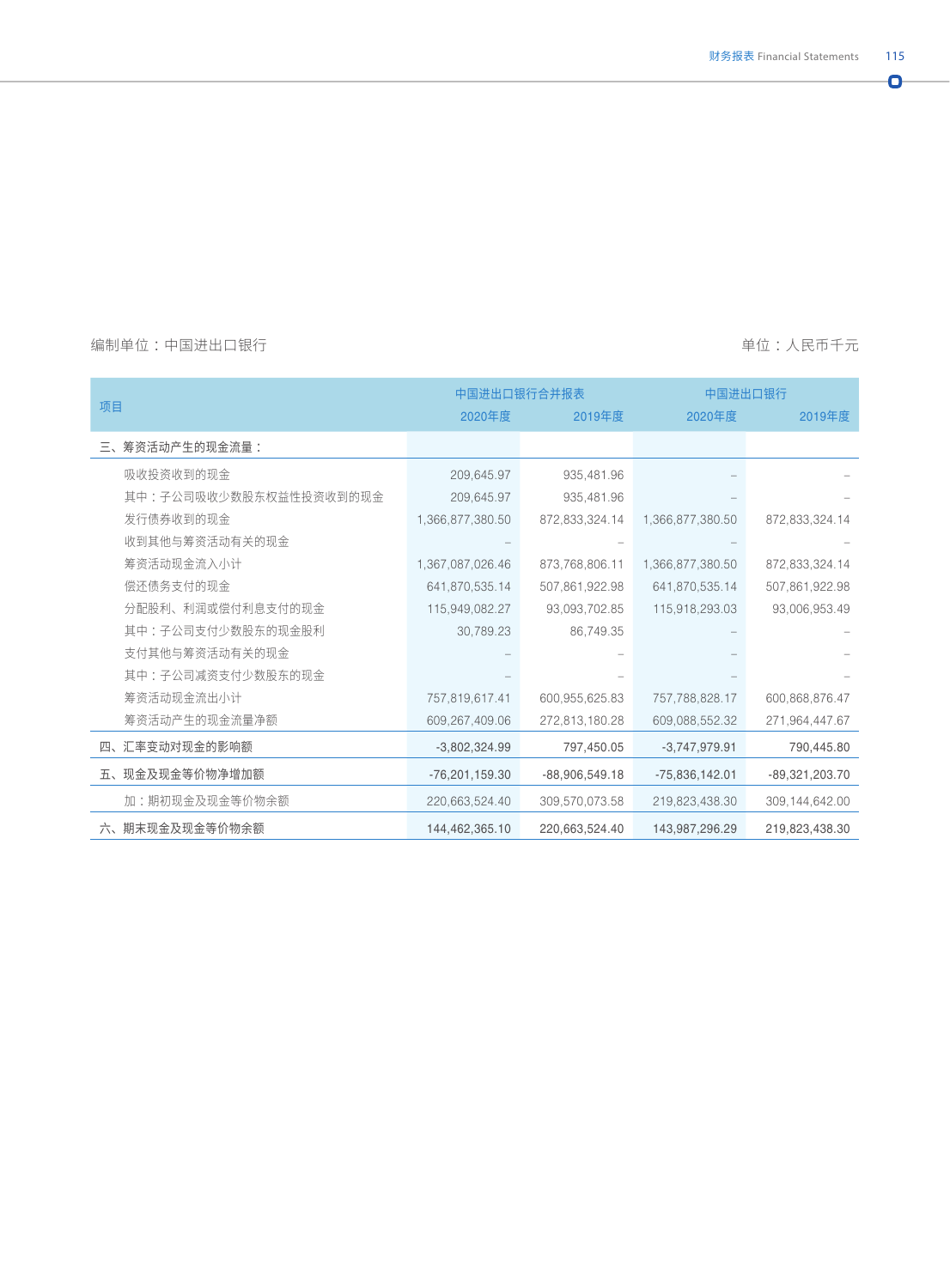#### Consolidated and The Bank's Cash Flow Statements

### For the year ended December 31, 2020

|                                                             | <b>Consolidated</b> |                   | <b>The Bank</b>     |                     |
|-------------------------------------------------------------|---------------------|-------------------|---------------------|---------------------|
| <b>Items</b>                                                | 2020                | 2019              | 2020                | 2019                |
| I. Cash flows from operating activities                     |                     |                   |                     |                     |
| Net increase in due to customers and deposits<br>with banks | $-361,668,033.38$   | $-8,861,642.88$   | $-361,668,033.38$   | $-8,861,642.88$     |
| Net increase in borrowings from central bank                | 173,200,000.00      | $-77,000,000.00$  | 173,200,000.00      | $-77,000,000.00$    |
| Net increase in interbank borrowings                        | $-21,001,701.85$    | 37,870,677.63     | $-21,001,701.85$    | 37,870,677.63       |
| Cash received from interest, fee and commission             | 186,723,437.26      | 165, 189, 931. 21 | 186,981,842.81      | 165,368,157.60      |
| Other cash received relating to operating activities        | 2,373,144.47        | 26,703,188.16     | 2,511,012.52        | 28,600,303.75       |
| Sub-total of cash inflows from operating activities         | $-20,373,153.50$    | 143,902,154.12    | $-19,976,879.89$    | 145,977,496.10      |
| Net increase in loans and advances to customers             | 409,011,250.43      | 395,419,319.45    | 408,731,897.10      | 395,751,253.30      |
| Net increase in deposits in central bank and<br>other banks | 268,263.06          | 10,291,551.18     | 268,263.06          | 10,335,881.85       |
| Cash paid for interest, fee and commission                  | 64,054,087.14       | 28,434,423.87     | 64,054,087.14       | 28,434,223.84       |
| Cash paid to and on behalf of employees                     | 1,985,588.48        | 1,742,005.95      | 1,935,630.21        | 1,688,518.30        |
| Payments of all types of taxes                              | 15,229,402.47       | 15,900,686.19     | 15,227,039.32       | 15,890,683.20       |
| Other cash paid relating to operating activities            | 162, 165, 549. 18   | 2,130,969.51      | 162,041,869.93      | 2,032,045.75        |
| Sub-total of cash outflows from operating activities        | 652,714,140.75      | 453,918,956.16    | 652,258,786.77      | 454, 132, 606.24    |
| Net cash flows from operating activities                    | $-673,087,294.25$   | $-310,016,802.04$ | $-672, 235, 666.66$ | $-308, 155, 110.13$ |
| II. Cash flows from investing activities                    |                     |                   |                     |                     |
| Cash received from disposal of investments                  | 230,530,236.20      | 227,004,255.41    | 231, 117, 334. 74   | 226,782,214.46      |
| Cash received from returns on investments                   | 9,530,082.09        | 10,983,709.74     | 9,394,366.97        | 10,816,598.33       |
| Other cash received relating to investing activities        |                     |                   |                     |                     |
| Sub-total of cash inflows from investing activities         | 240,060,318.29      | 237,987,965.15    | 240,511,701.70      | 237,598,812.78      |
| Cash paid to investments                                    | 248,092,819.41      | 290,326,609.06    | 248,906,588.90      | 291,358,292.01      |
| Cash paid to acquire fixed assets, intangible               |                     |                   |                     |                     |
| assets and other long-term assets                           | 546,448.00          | 161,733.55        | 546,160.57          | 161,507.81          |
| Other cash paid relating to investing activities            |                     |                   |                     |                     |
| Sub-total of cash outflows from investing activities        | 248,639,267.41      | 290,488,342.62    | 249, 452, 749. 47   | 291,519,799.82      |
| Net cash flows from investing activities                    | $-8,578,949.12$     | $-52,500,377.47$  | $-8,941,047.76$     | $-53,920,987.03$    |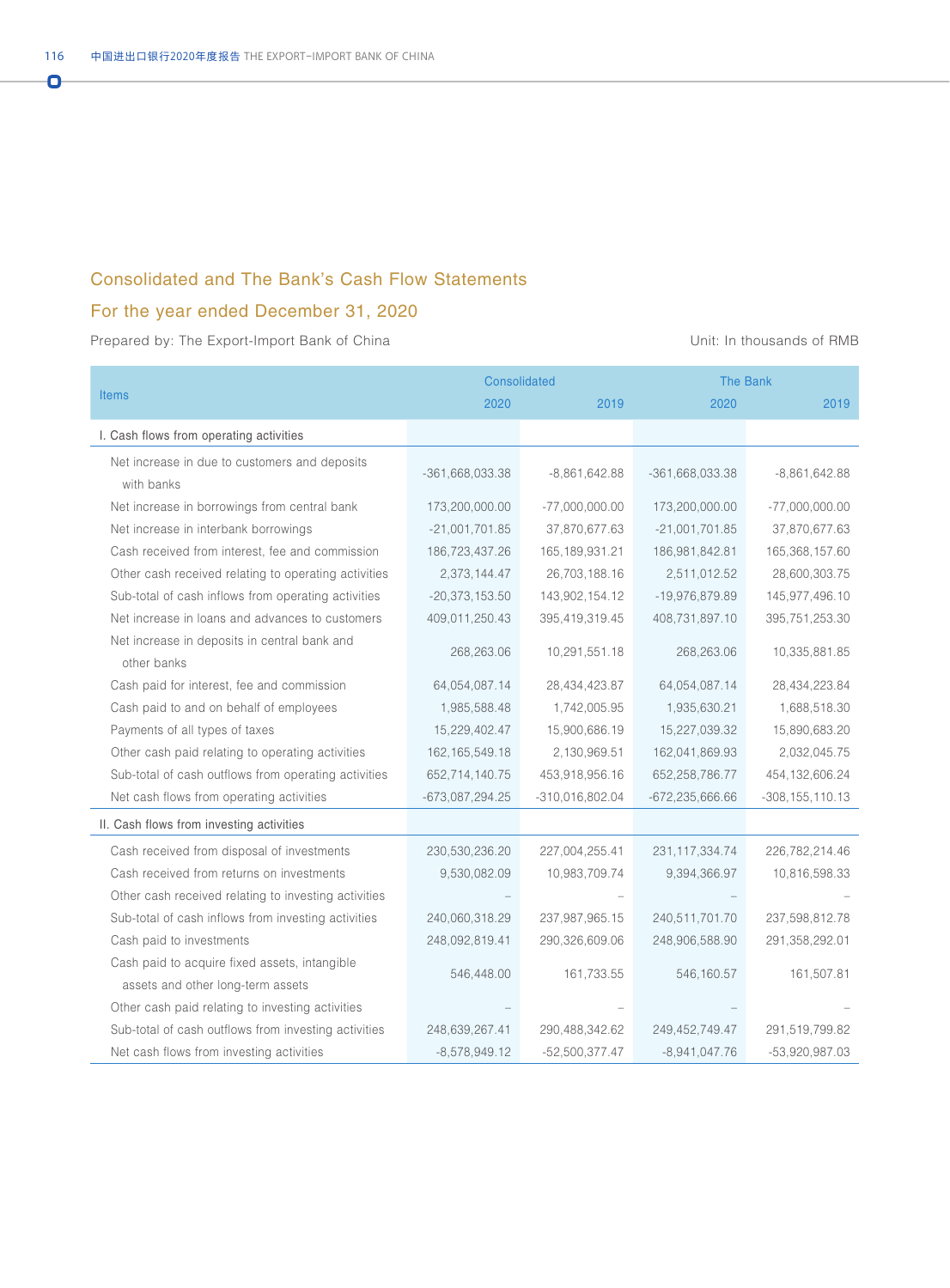|                                                       |                  | <b>Consolidated</b> |                  | The Bank         |  |
|-------------------------------------------------------|------------------|---------------------|------------------|------------------|--|
| <b>Items</b>                                          | 2020             | 2019                | 2020             | 2019             |  |
| III. Cash flows from financing activities             |                  |                     |                  |                  |  |
| Cash received from capital contribution               | 209,645.97       | 935,481.96          |                  |                  |  |
| Including: Cash received from investment by           | 209,645.97       | 935,481.96          |                  |                  |  |
| minority interests of subsidiaries                    |                  |                     |                  |                  |  |
| Cash received from debt securities issued             | 1,366,877,380.50 | 872,833,324.14      | 1,366,877,380.50 | 872,833,324.14   |  |
| Cash received relating to other financing activities  |                  |                     |                  |                  |  |
| Sub-total of cash inflows from financing activities   | 1,367,087,026.46 | 873,768,806.11      | 1,366,877,380.50 | 872,833,324.14   |  |
| Cash repayments of amounts borrowed                   | 641,870,535.14   | 507,861,922.98      | 641,870,535.14   | 507,861,922.98   |  |
| Cash payments for interest expenses and               | 115,949,082.27   | 93,093,702.85       | 115,918,293.03   | 93,006,953.49    |  |
| distribution of dividends or profits                  |                  |                     |                  |                  |  |
| Including: Dividend paid to minority interests of     | 30,789.23        | 86,749.35           |                  |                  |  |
| subsidiaries                                          |                  |                     |                  |                  |  |
| Other cash payments relating to financing activities  |                  |                     |                  |                  |  |
| Including: cash paid to minority interests in capital |                  |                     |                  |                  |  |
| reduction of subsidiaries                             |                  |                     |                  |                  |  |
| Sub-total of cash outflows from financing activities  | 757,819,617.41   | 600,955,625.83      | 757,788,828.17   | 600,868,876.47   |  |
| Net cash flows from financing activities              | 609,267,409.06   | 272,813,180.28      | 609,088,552.32   | 271,964,447.67   |  |
| IV. Effect of foreign exchange rate changes on cash   | $-3,802,324.99$  | 797,450.05          | $-3,747,979.91$  | 790,445.80       |  |
| V. Net increase in cash and cash equivalents          | $-76,201,159.30$ | $-88,906,549.18$    | $-75,836,142.01$ | $-89,321,203.70$ |  |
| Add: Opening balance of cash and cash equivalent      | 220,663,524.40   | 309,570,073.58      | 219,823,438.30   | 309,144,642.00   |  |
| VI. Closing balance of cash and cash equivalent       | 144,462,365.10   | 220,663,524.40      | 143,987,296.29   | 219,823,438.30   |  |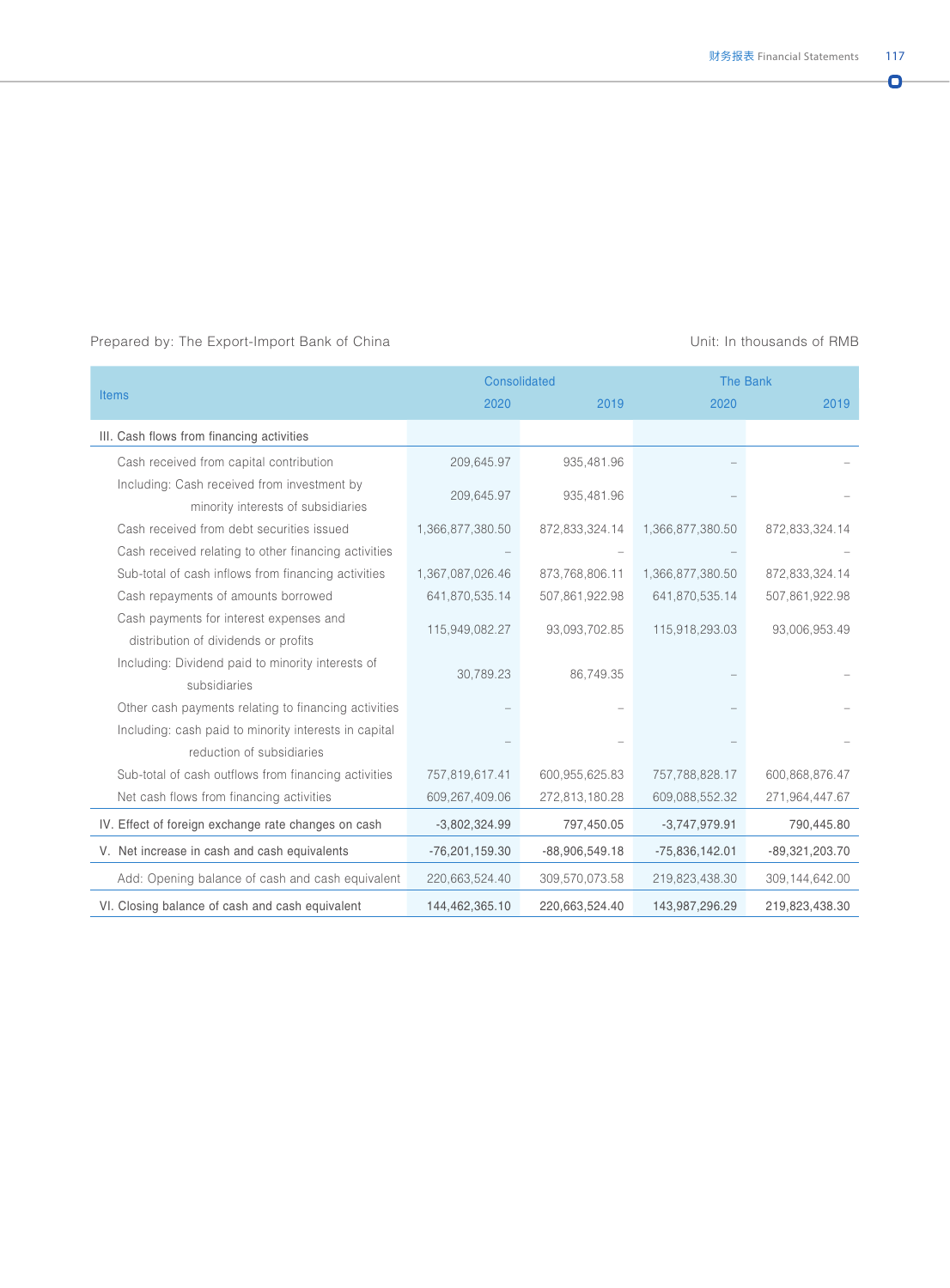## 合并所有者权益变动表

## 2020年度

Ō

编制单位:中国进出口银行 : All and the second state of the second state of the second state of the second state of the second state of the second state of the second state of the second state of the second state of the second state o

| 项目                     |                                 |                                 |                                 |                                 |
|------------------------|---------------------------------|---------------------------------|---------------------------------|---------------------------------|
|                        | 实收资本                            | 其他权益工具                          | 资本公积                            | 减:库存股                           |
| 一、上期期末余额               | 150,000,000.00                  | $\sim$                          | 141,505,718.45                  | $\hspace{0.1mm}-\hspace{0.1mm}$ |
| 加:会计政策变更               |                                 |                                 |                                 | $\hspace{0.1mm}-\hspace{0.1mm}$ |
| 前期差错更正                 |                                 |                                 |                                 |                                 |
| 同一控制下企业合并              |                                 | $\hspace{0.1mm}-\hspace{0.1mm}$ |                                 | $-$                             |
| 二、本期期初余额               | 150,000,000.00                  | $-$                             | 141,505,718.45                  | $\overline{\phantom{a}}$        |
| 三、本期增减变动金额 (减少以"-"号填列) | $\hspace{0.1mm}-\hspace{0.1mm}$ | $\overline{\phantom{a}}$        | 800.00                          | $\hspace{0.1mm}-\hspace{0.1mm}$ |
| (一)综合收益总额              |                                 |                                 |                                 |                                 |
| (二) 所有者投入和减少资本         |                                 |                                 | 800.00                          |                                 |
| 1. 所有者投入资本             |                                 |                                 |                                 |                                 |
| 2. 其他权益工具持有者投入资本       |                                 |                                 |                                 |                                 |
| 3. 股份支付计入所有者权益的金额      |                                 |                                 |                                 |                                 |
| 4. 其他                  |                                 |                                 | 800.00                          |                                 |
| (三)利润分配                |                                 |                                 |                                 |                                 |
| 1. 提取盈余公积              |                                 |                                 |                                 |                                 |
| 2. 提取一般风险准备            |                                 |                                 |                                 |                                 |
| 3. 对所有者的分配             |                                 |                                 |                                 |                                 |
| 4. 对其他权益工具持有者的分配       |                                 |                                 |                                 |                                 |
| 5. 其他                  |                                 |                                 |                                 |                                 |
| (四) 所有者权益内部结转          |                                 |                                 |                                 |                                 |
| 1. 资本公积转增资本            |                                 |                                 |                                 |                                 |
| 2. 盈余公积转增资本            |                                 |                                 |                                 |                                 |
| 3. 盈余公积弥补亏损            |                                 |                                 |                                 |                                 |
| 4. 一般风险准备弥补亏损          |                                 |                                 |                                 |                                 |
| 5. 其他                  | $\hspace{0.1mm}-\hspace{0.1mm}$ | $\sim$                          | $\hspace{0.1mm}-\hspace{0.1mm}$ | $\sim$                          |
| 四、本期期末余额               | 150,000,000.00                  | $\sim$                          | 141,506,518.45                  | $\sim$                          |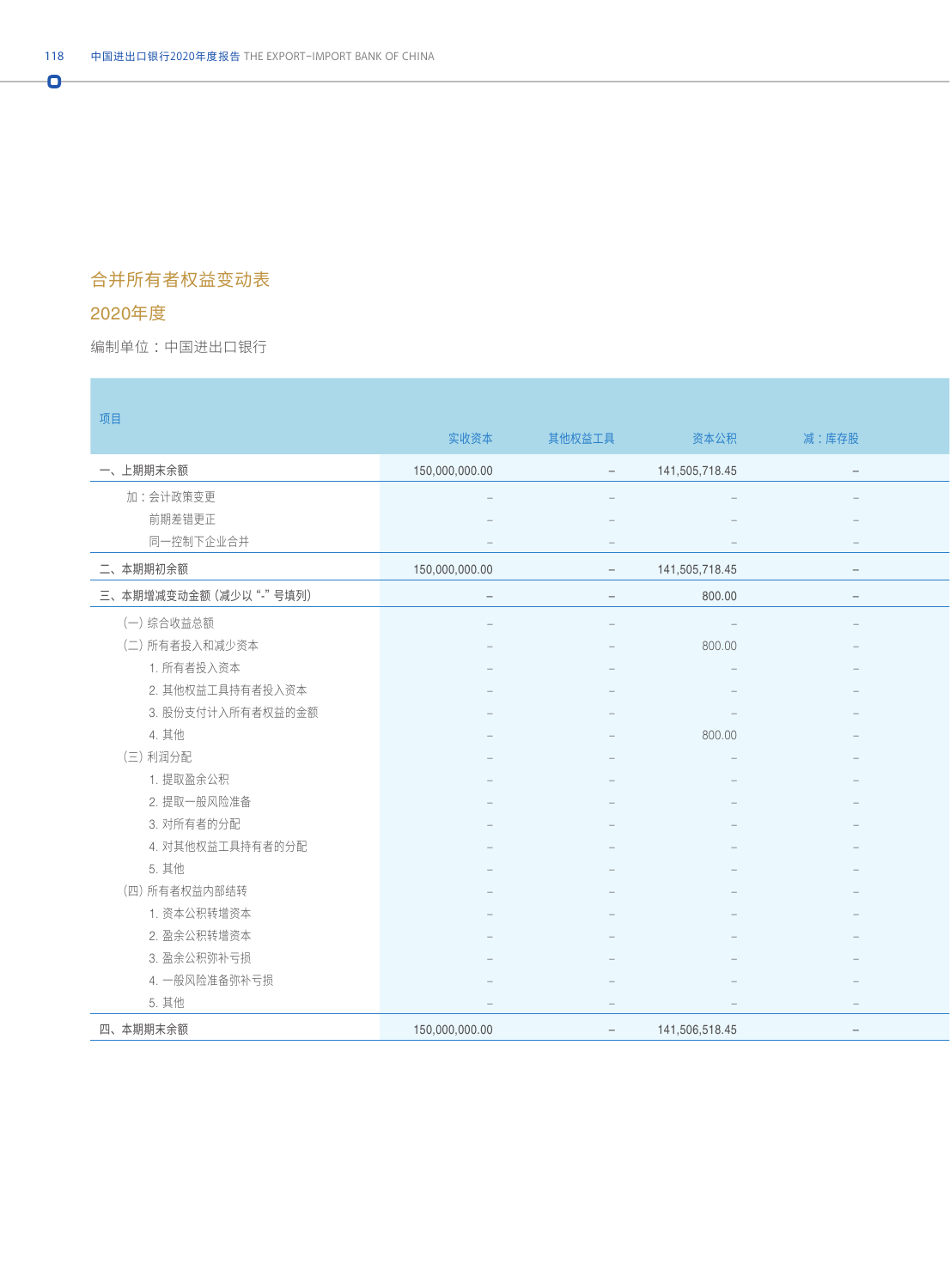$\overline{\mathbf{o}}$ 

#### 编制单位 :中国进出口银行 单位 :人民币千元

|                                                          |                                                 |                          |                          |                   | 本期金额                            |
|----------------------------------------------------------|-------------------------------------------------|--------------------------|--------------------------|-------------------|---------------------------------|
|                                                          |                                                 |                          |                          |                   | 归属于母公司所有者权益                     |
| 所有者权益合计                                                  | 少数股东权益                                          | 未分配利润                    | 一般风险准备                   | 盈余公积              | 其他综合收益                          |
| 315, 130, 325.81                                         | 2,477,651.12                                    | $-1,390,701.63$          | 18,919,467.93            | 2,159,584.83      | 1,458,605.10                    |
|                                                          |                                                 |                          |                          |                   |                                 |
|                                                          |                                                 |                          |                          |                   |                                 |
|                                                          |                                                 |                          |                          |                   |                                 |
| 315,130,325.81                                           | 2,477,651.12                                    | $-1,390,701.63$          | 18,919,467.93            | 2,159,584.83      | 1,458,605.10                    |
| 4,312,154.11                                             | 298,026.30                                      | 5,519,459.47             | $\overline{\phantom{a}}$ | $\qquad \qquad -$ | $-1,506,131.66$                 |
| 4, 132, 497.37                                           | 119,169.57                                      | 5,519,459.47             | $\sim$                   |                   | $-1,506,131.66$                 |
| 210,445.97                                               | 209,645.97                                      | $\hspace{0.1cm} -$       |                          |                   |                                 |
| 209,645.97                                               | 209,645.97                                      |                          |                          |                   |                                 |
|                                                          | $\hspace{0.1mm}-\hspace{0.1mm}$                 |                          |                          |                   |                                 |
|                                                          |                                                 |                          |                          |                   |                                 |
| 800.00                                                   |                                                 |                          |                          |                   |                                 |
| $-30,789.23$                                             | $-30,789.23$<br>$\hspace{0.1mm}-\hspace{0.1mm}$ |                          |                          |                   |                                 |
| $\mathcal{L}=\mathcal{L}$<br>$\mathcal{L} = \mathcal{L}$ | $\hspace{0.1mm}-\hspace{0.1mm}$                 |                          |                          |                   |                                 |
| $-30,789.23$                                             | $-30,789.23$                                    |                          |                          |                   |                                 |
|                                                          |                                                 |                          |                          |                   |                                 |
|                                                          |                                                 |                          |                          |                   |                                 |
|                                                          |                                                 |                          |                          |                   |                                 |
|                                                          |                                                 |                          |                          |                   |                                 |
|                                                          |                                                 |                          |                          |                   |                                 |
|                                                          |                                                 |                          |                          |                   |                                 |
|                                                          |                                                 | $\overline{\phantom{a}}$ |                          |                   | $\hspace{0.1mm}-\hspace{0.1mm}$ |
|                                                          |                                                 |                          |                          |                   |                                 |
| 319,442,479.91                                           | 2,775,677.42                                    | 4,128,757.83             | 18,919,467.93            | 2,159,584.83      | $-47,526.55$                    |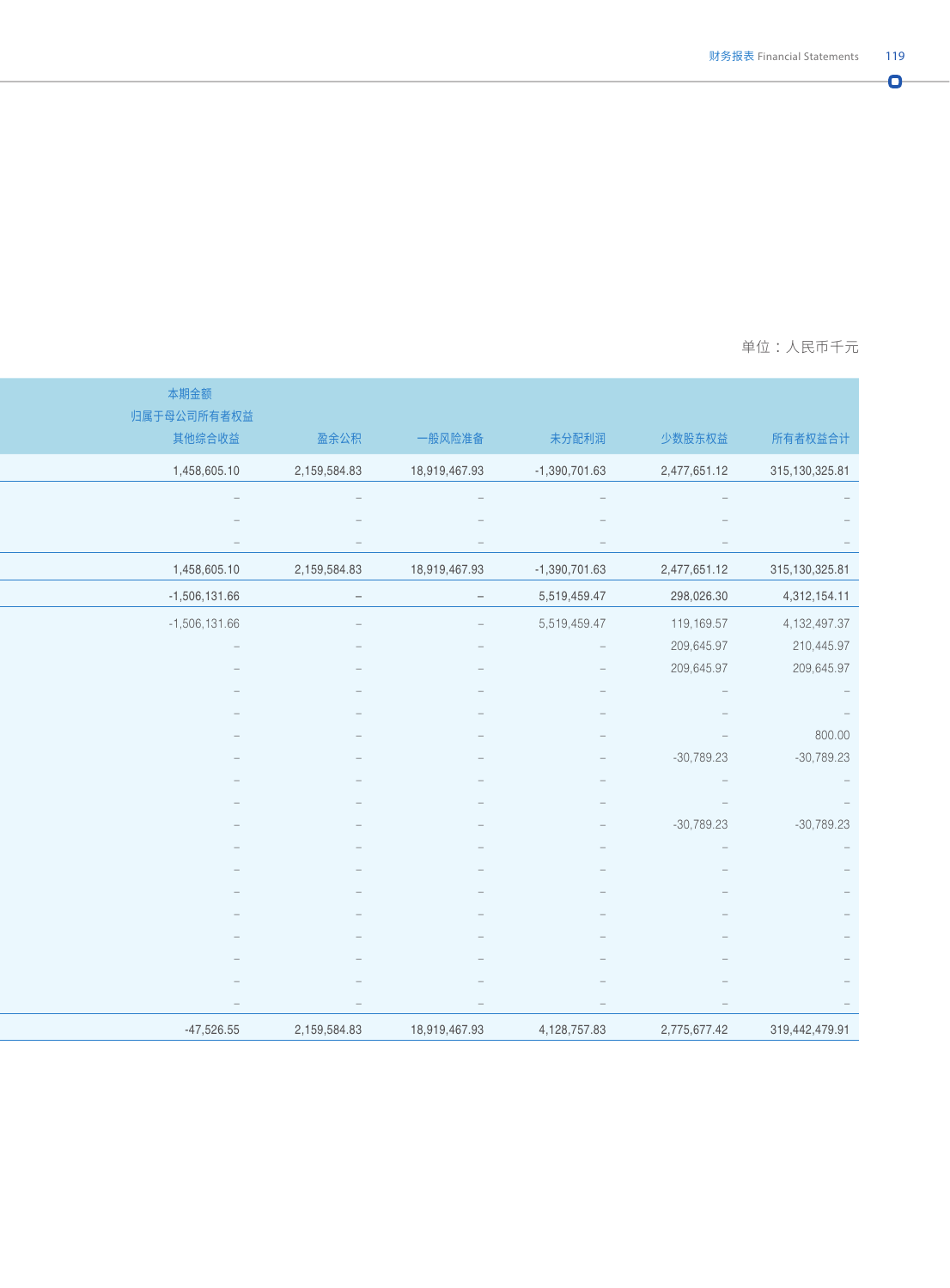## Consolidated Statement of Changes in Owner's Equity

## For the year ended December 31, 2020

Prepared by: The Export-Import Bank of China

| <b>Items</b>                                       | Paid-in capital                 | Other<br>equity instrument | Capital reserve | Less: Treasury<br>shares |
|----------------------------------------------------|---------------------------------|----------------------------|-----------------|--------------------------|
| I. Balance at end of previous year                 | 150,000,000.00                  | $\overline{\phantom{0}}$   | 141,505,718.45  | $\equiv$                 |
| Add: Changes in accounting policies                | $\sim$                          |                            |                 |                          |
| Correction of errors                               |                                 |                            |                 |                          |
| Business combination under common control          |                                 |                            |                 |                          |
| II. Balance in beginning of year                   | 150,000,000.00                  | $\overline{\phantom{a}}$   | 141,505,718.45  | $\overline{\phantom{a}}$ |
| III. Movement over the year ("-" for decrease)     | $\hspace{0.1mm}-\hspace{0.1mm}$ | $\overline{\phantom{0}}$   | 800.00          | $-$                      |
| (I) Total comprehensive income for the year        |                                 |                            | $\sim$ $-$      |                          |
| (II) Owner's contributions and decrease of capital |                                 |                            | 800.00          |                          |
| 1. Common shares by the Owners                     |                                 |                            |                 |                          |
| 2. Contributions from the holders of other         |                                 |                            |                 |                          |
| equity instrument                                  |                                 |                            |                 |                          |
| 3. Increase in owner's equity resulted from        |                                 |                            |                 |                          |
| share-based payments                               |                                 |                            |                 |                          |
| 4. Others                                          |                                 |                            | 800.00          |                          |
| (III) Appropriation of profits                     |                                 |                            |                 |                          |
| 1. Appropriation to surplus reserves               |                                 |                            |                 |                          |
| 2. Transfer to general risk reserve                |                                 |                            |                 |                          |
| 3. Distributions to Owners                         |                                 |                            |                 |                          |
| 4. Distributions to the holders of other equity    |                                 |                            |                 |                          |
| instrument                                         |                                 |                            |                 |                          |
| 5. Others                                          |                                 |                            |                 |                          |
| (IV) Transfer within equity                        |                                 |                            |                 |                          |
| 1. Capital reserves converting into share          |                                 |                            |                 |                          |
| capital                                            |                                 |                            |                 |                          |
| 2. Surplus reserves converting into share          |                                 |                            |                 |                          |
| capital                                            |                                 |                            |                 |                          |
| 3. Surplus reserves cover the deficit              |                                 |                            |                 |                          |
| 4. General risk reserves cover the deficit         |                                 |                            |                 |                          |
| 5. Others                                          |                                 |                            |                 |                          |
| IV. Balance at end of year                         | 150,000,000.00                  | $\equiv$                   | 141,506,518.45  | $\overline{\phantom{a}}$ |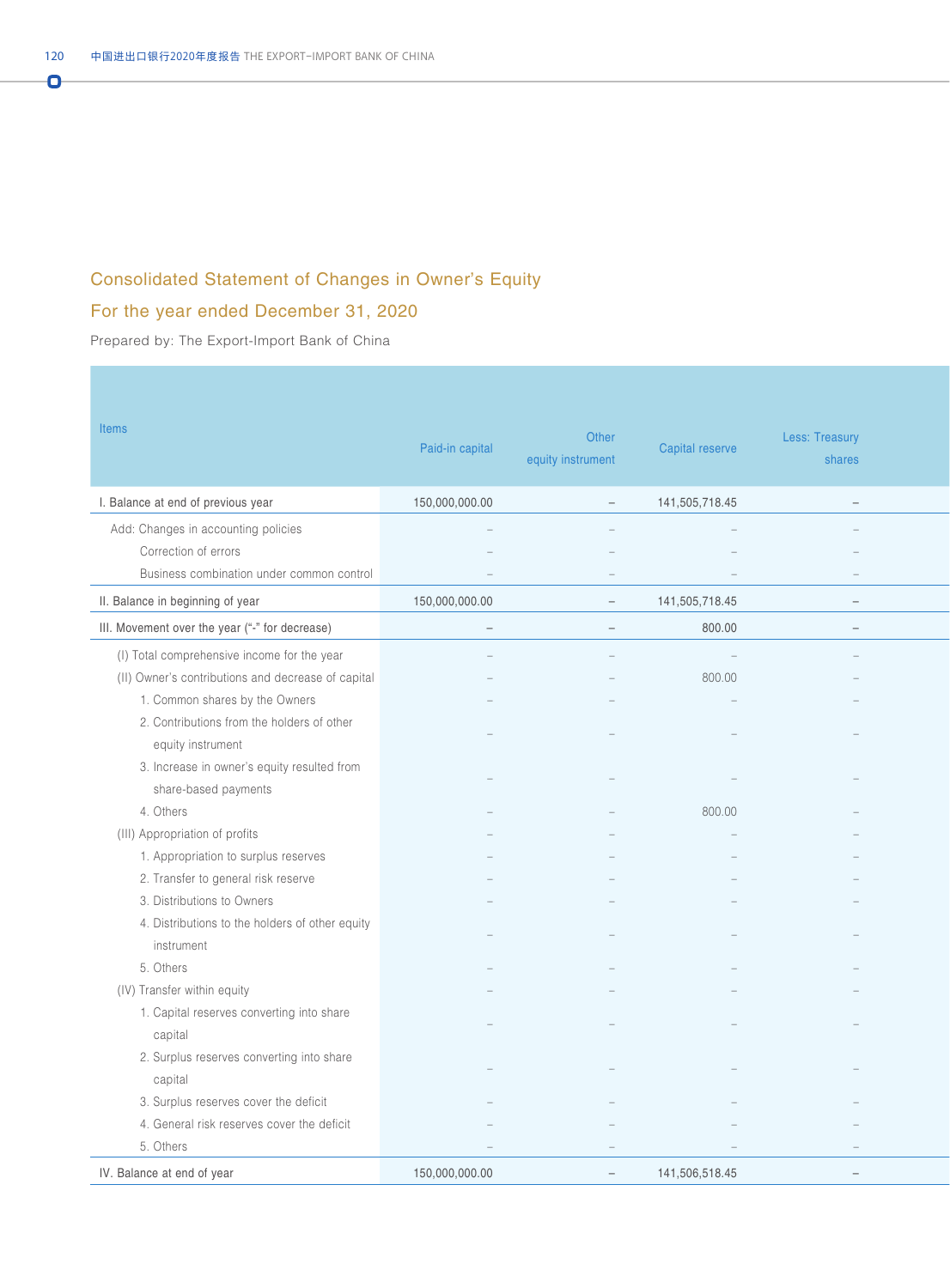#### Prepared by: The Export-Importance Bank of AMB Unit: In thousands of RMB  $\,$

|                                                              |                                 |                                 |                                 | 2020<br>Attributable to owners of the parent company |
|--------------------------------------------------------------|---------------------------------|---------------------------------|---------------------------------|------------------------------------------------------|
| Minority interests  Total owner's equity                     | Undistributed profits           | General risk<br>reserve         | Surplus reserve                 | Other<br>comprehensive<br>income                     |
| 315,130,325.81<br>2,477,651.12                               | $-1,390,701.63$                 | 18,919,467.93                   | 2,159,584.83                    | 1,458,605.10                                         |
| $\hspace{0.1mm}$                                             | $\hspace{0.1mm}-\hspace{0.1mm}$ | $\hspace{0.1mm}$                | $\hspace{0.1mm}-\hspace{0.1mm}$ | $\sim$                                               |
|                                                              |                                 |                                 |                                 |                                                      |
| $\hspace{0.1mm}$                                             | $\hspace{0.1mm}-\hspace{0.1mm}$ | $\sim$                          | $\hspace{0.1mm}-\hspace{0.1mm}$ | $\sim$                                               |
| 315,130,325.81<br>2,477,651.12<br>298,026.30<br>4,312,154.11 | $-1,390,701.63$<br>5,519,459.47 | 18,919,467.93                   | 2,159,584.83                    | 1,458,605.10<br>$-1,506,131.66$                      |
| 119,169.57<br>4, 132, 497.37                                 | 5,519,459.47                    | $\sim$<br>$\sim$                | $\hspace{0.1mm}-\hspace{0.1mm}$ | $-1,506,131.66$                                      |
| 209,645.97<br>210,445.97                                     | $\mathcal{L}=\mathcal{L}$       |                                 |                                 |                                                      |
| 209,645.97                                                   |                                 |                                 |                                 |                                                      |
|                                                              |                                 |                                 |                                 |                                                      |
|                                                              |                                 |                                 |                                 |                                                      |
|                                                              |                                 |                                 |                                 |                                                      |
| $\hspace{0.1mm}$                                             |                                 |                                 |                                 |                                                      |
| $-30,789.23$                                                 |                                 |                                 |                                 |                                                      |
| $\sim$ $-$                                                   |                                 |                                 |                                 |                                                      |
| $\mathcal{L}=\mathcal{L}$                                    |                                 |                                 |                                 |                                                      |
| $-30,789.23$                                                 |                                 |                                 |                                 |                                                      |
|                                                              |                                 |                                 |                                 |                                                      |
|                                                              |                                 |                                 |                                 |                                                      |
|                                                              |                                 |                                 |                                 |                                                      |
|                                                              |                                 |                                 |                                 |                                                      |
|                                                              |                                 |                                 |                                 |                                                      |
|                                                              |                                 |                                 |                                 |                                                      |
|                                                              |                                 |                                 |                                 |                                                      |
|                                                              |                                 |                                 |                                 |                                                      |
|                                                              | $\hspace{0.1mm}-\hspace{0.1mm}$ | $\hspace{0.1mm}-\hspace{0.1mm}$ |                                 | $\hspace{0.1mm}-\hspace{0.1mm}$                      |
| 319,442,479.91<br>2,775,677.42                               | 4,128,757.83                    | 18,919,467.93                   | 2,159,584.83                    | $-47,526.55$                                         |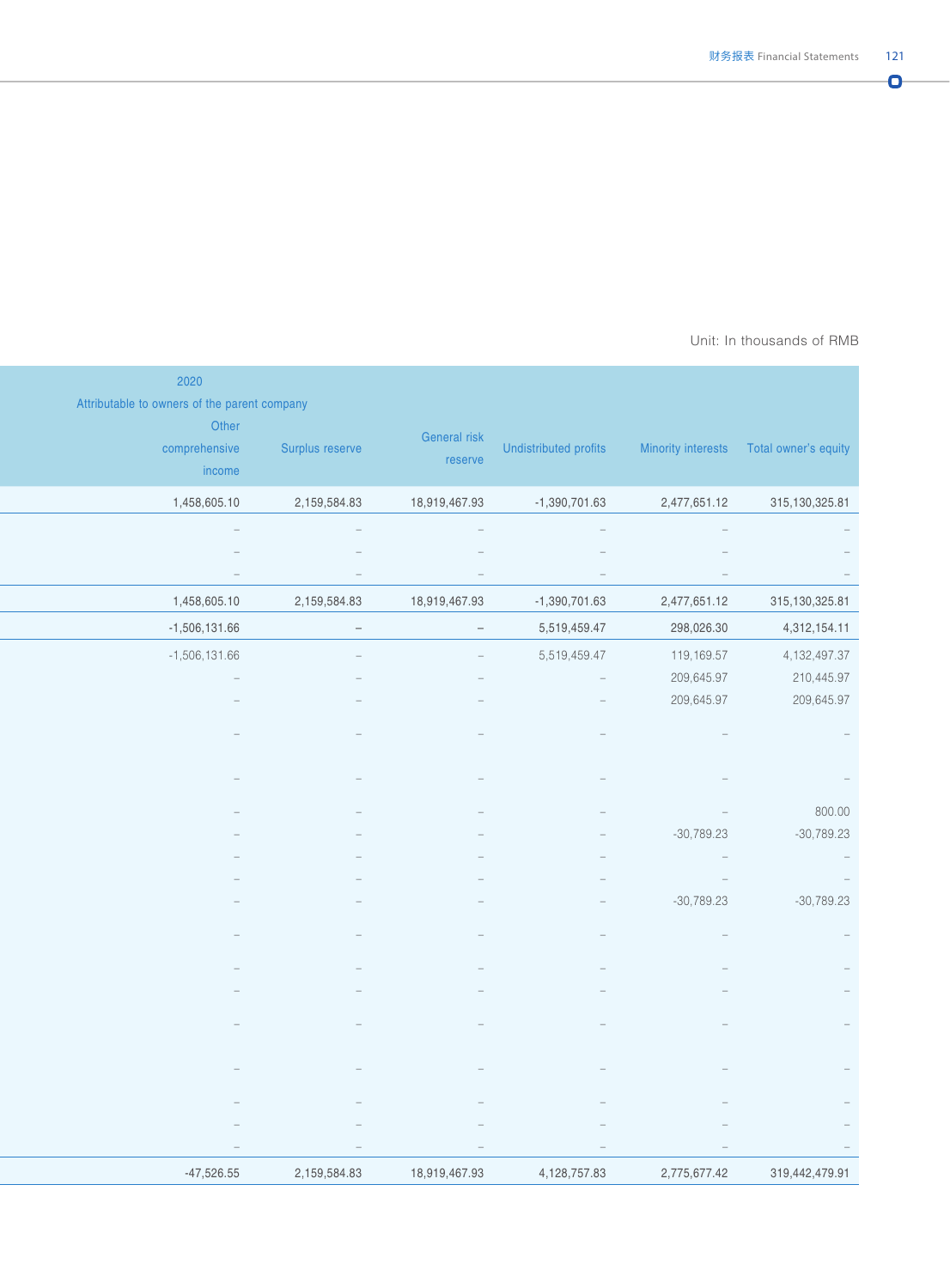## 合并所有者权益变动表(续)

## 2020年度

Ō

编制单位:中国进出口银行 : All and the second state of the second state of the second state of the second state of the second state of the second state of the second state of the second state of the second state of the second state o

| 项目                     |                                 |                          |                |                          |
|------------------------|---------------------------------|--------------------------|----------------|--------------------------|
|                        | 实收资本                            | 其他权益工具                   | 资本公积           | 减:库存股                    |
| 一、上期期末余额               | 150,000,000.00                  | $\sim$                   | 141,505,718.45 | $\sim$                   |
| 加:会计政策变更               |                                 |                          |                | $\overline{\phantom{a}}$ |
| 前期差错更正                 |                                 |                          |                |                          |
| 同一控制下企业合并              |                                 | $\overline{\phantom{a}}$ |                | $\sim$                   |
| 二、本期期初余额               | 150,000,000.00                  | $\sim$                   | 141,505,718.45 | $\sim$                   |
| 三、本期增减变动金额 (减少以"-"号填列) | $\hspace{0.1mm}-\hspace{0.1mm}$ | $\overline{\phantom{m}}$ | $\sim$         | $\sim$                   |
| (一)综合收益总额              |                                 |                          |                | $\sim$                   |
| (二) 所有者投入和减少资本         |                                 |                          |                |                          |
| 1. 所有者投入资本             |                                 |                          |                |                          |
| 2. 其他权益工具持有者投入资本       |                                 |                          |                |                          |
| 3. 股份支付计入所有者权益的金额      |                                 |                          |                |                          |
| 4. 其他                  |                                 |                          |                |                          |
| (三)利润分配                |                                 |                          |                |                          |
| 1. 提取盈余公积              |                                 |                          |                |                          |
| 2. 提取一般风险准备            |                                 |                          |                |                          |
| 3. 对所有者的分配             |                                 |                          |                |                          |
| 4. 对其他权益工具持有者的分配       |                                 |                          |                |                          |
| 5. 其他                  |                                 |                          |                |                          |
| (四) 所有者权益内部结转          |                                 |                          |                |                          |
| 1. 资本公积转增资本            |                                 |                          |                |                          |
| 2. 盈余公积转增资本            |                                 |                          |                |                          |
| 3. 盈余公积弥补亏损            |                                 |                          |                |                          |
| 4. 一般风险准备弥补亏损          |                                 |                          |                |                          |
| 5. 其他                  |                                 | $\overline{\phantom{0}}$ |                | $\sim$                   |
| 四、本期期末余额               | 150,000,000.00                  | $\sim$                   | 141,505,718.45 | $\sim$                   |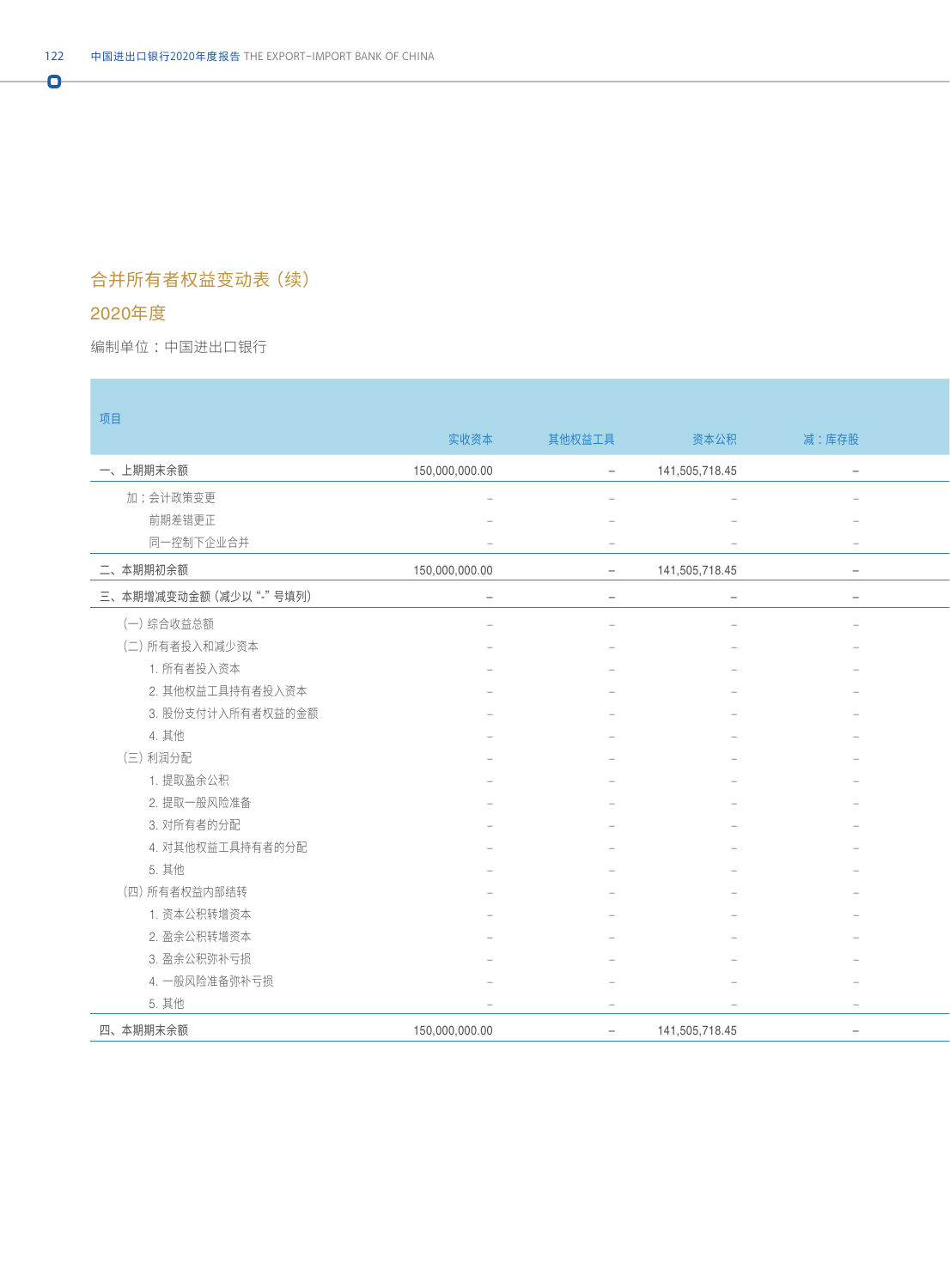Ō.

#### 编制单位 :中国进出口银行 单位 :人民币千元

|                  |                                        |                                 |               |                          | 上期金额                            |
|------------------|----------------------------------------|---------------------------------|---------------|--------------------------|---------------------------------|
|                  |                                        |                                 |               |                          | 归属于母公司所有者权益                     |
| 所有者权益合计          | 少数股东权益                                 | 未分配利润                           | 一般风险准备        | 盈余公积                     | 其他综合收益                          |
| 308,130,237.67   | 1,345,835.34                           | $-6,564,087.82$                 | 18,919,467.93 | 2,159,584.83             | 763,718.94                      |
|                  |                                        |                                 |               |                          |                                 |
|                  |                                        |                                 |               |                          |                                 |
|                  |                                        | $\overline{\phantom{m}}$        |               | $\overline{\phantom{a}}$ | $\hspace{0.1mm}-\hspace{0.1mm}$ |
| 308, 130, 237.67 | 1,345,835.34                           | $-6,564,087.82$                 | 18,919,467.93 | 2,159,584.83             | 763,718.94                      |
| 7,000,088.13     | 1,131,815.77                           | 5,173,386.19                    | $\sim$        | $\overline{\phantom{a}}$ | 694,886.17                      |
| 6, 151, 355.52   | 283,083.16                             | 5,173,386.19                    | $\sim$        |                          | 694,886.17                      |
| 935,481.96       | 935,481.96                             | $\sim$                          |               |                          | $\qquad \qquad -$               |
| 935,481.96       | 935,481.96                             |                                 |               |                          |                                 |
|                  | $\overline{\phantom{a}}$               |                                 |               |                          |                                 |
|                  |                                        |                                 |               |                          |                                 |
|                  | $\overline{\phantom{a}}$               |                                 |               |                          |                                 |
| $-86,749.35$     | $-86,749.35$                           |                                 |               |                          |                                 |
|                  | $\hspace{0.1cm} -$<br>$\hspace{0.1mm}$ |                                 |               |                          |                                 |
| $-86,749.35$     | $-86,749.35$                           |                                 |               |                          |                                 |
|                  |                                        |                                 |               |                          |                                 |
|                  |                                        |                                 |               |                          |                                 |
|                  |                                        |                                 |               |                          |                                 |
|                  |                                        |                                 |               |                          |                                 |
|                  |                                        |                                 |               |                          |                                 |
|                  |                                        |                                 |               |                          |                                 |
|                  |                                        |                                 |               |                          |                                 |
|                  |                                        | $\hspace{0.1mm}-\hspace{0.1mm}$ |               | $\overline{\phantom{a}}$ | $-$                             |
| 315, 130, 325.81 | 2,477,651.12                           | $-1,390,701.63$                 | 18,919,467.93 | 2,159,584.83             | 1,458,605.10                    |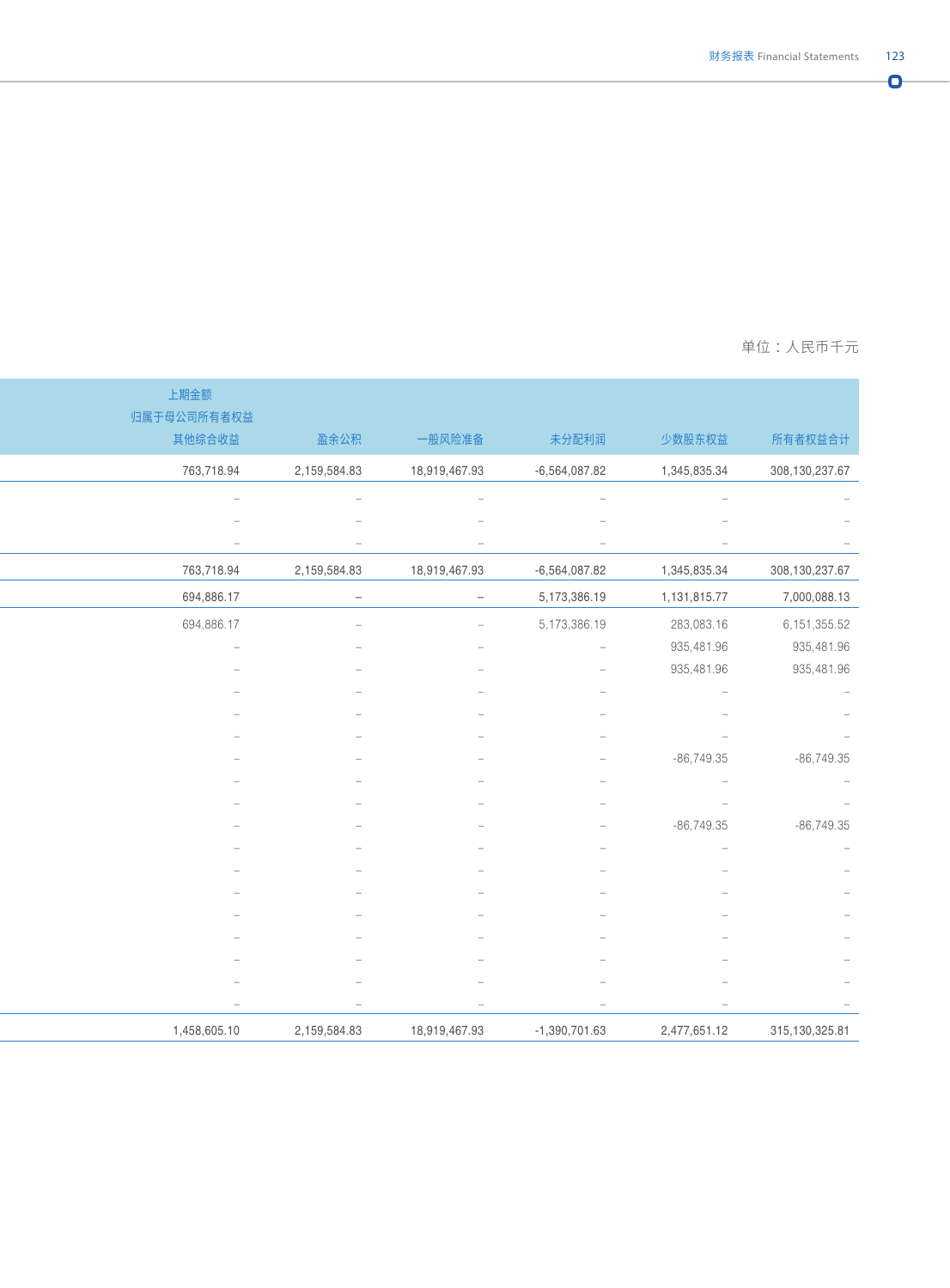## Consolidated Statement of Changes in Owner's Equity (continued)

## For the year ended December 31, 2020

Prepared by: The Export-Import Bank of China

| <b>Items</b>                                       | Paid-in capital          | Other equity<br>instrument | Capital reserve          | <b>Less: Treasury</b><br>shares |
|----------------------------------------------------|--------------------------|----------------------------|--------------------------|---------------------------------|
| I. Balance at end of previous year                 | 150,000,000.00           | $\overline{\phantom{0}}$   | 141,505,718.45           | $\sim$                          |
| Add: Changes in accounting policies                | $\equiv$                 |                            |                          |                                 |
| Correction of errors                               |                          |                            |                          |                                 |
| Business combination under common control          | $\overline{\phantom{a}}$ |                            | $\overline{\phantom{m}}$ | $\overline{\phantom{a}}$        |
| II. Balance in beginning of year                   | 150,000,000.00           | $\equiv$                   | 141,505,718.45           | $\overline{\phantom{a}}$        |
| III. Movement over the year ("-" for decrease)     | $\overline{\phantom{m}}$ | $-$                        | $\sim$                   | $ \,$                           |
| (I) Total comprehensive income for the year        |                          |                            |                          |                                 |
| (II) Owner's contributions and decrease of capital |                          |                            |                          |                                 |
| 1. Common shares by the Owners                     |                          |                            |                          |                                 |
| 2. Contributions from the holders of other         |                          |                            |                          |                                 |
| equity instrument                                  |                          |                            |                          |                                 |
| 3. Increase in owner's equity resulted from        |                          |                            |                          |                                 |
| share-based payments                               |                          |                            |                          |                                 |
| 4. Others                                          |                          |                            |                          |                                 |
| (III) Appropriation of profits                     |                          |                            |                          |                                 |
| 1. Appropriation to surplus reserves               |                          |                            |                          |                                 |
| 2. Transfer to general risk reserve                |                          |                            |                          |                                 |
| 3. Distributions to Owners                         |                          |                            |                          |                                 |
| 4. Distributions to the holders of other equity    |                          |                            |                          |                                 |
| instrument                                         |                          |                            |                          |                                 |
| 5. Others                                          |                          |                            |                          |                                 |
| (IV) Transfer within equity                        |                          |                            |                          |                                 |
| 1. Capital reserves converting into share          |                          |                            |                          |                                 |
| capital                                            |                          |                            |                          |                                 |
| 2. Surplus reserves converting into share          |                          |                            |                          |                                 |
| capital                                            |                          |                            |                          |                                 |
| 3. Surplus reserves cover the deficit              |                          |                            |                          |                                 |
| 4. General risk reserves cover the deficit         |                          |                            |                          |                                 |
| 5. Others                                          | $\equiv$                 |                            |                          |                                 |
| IV. Balance at end of year                         | 150,000,000.00           | $ \,$                      | 141,505,718.45           | $\overline{\phantom{m}}$        |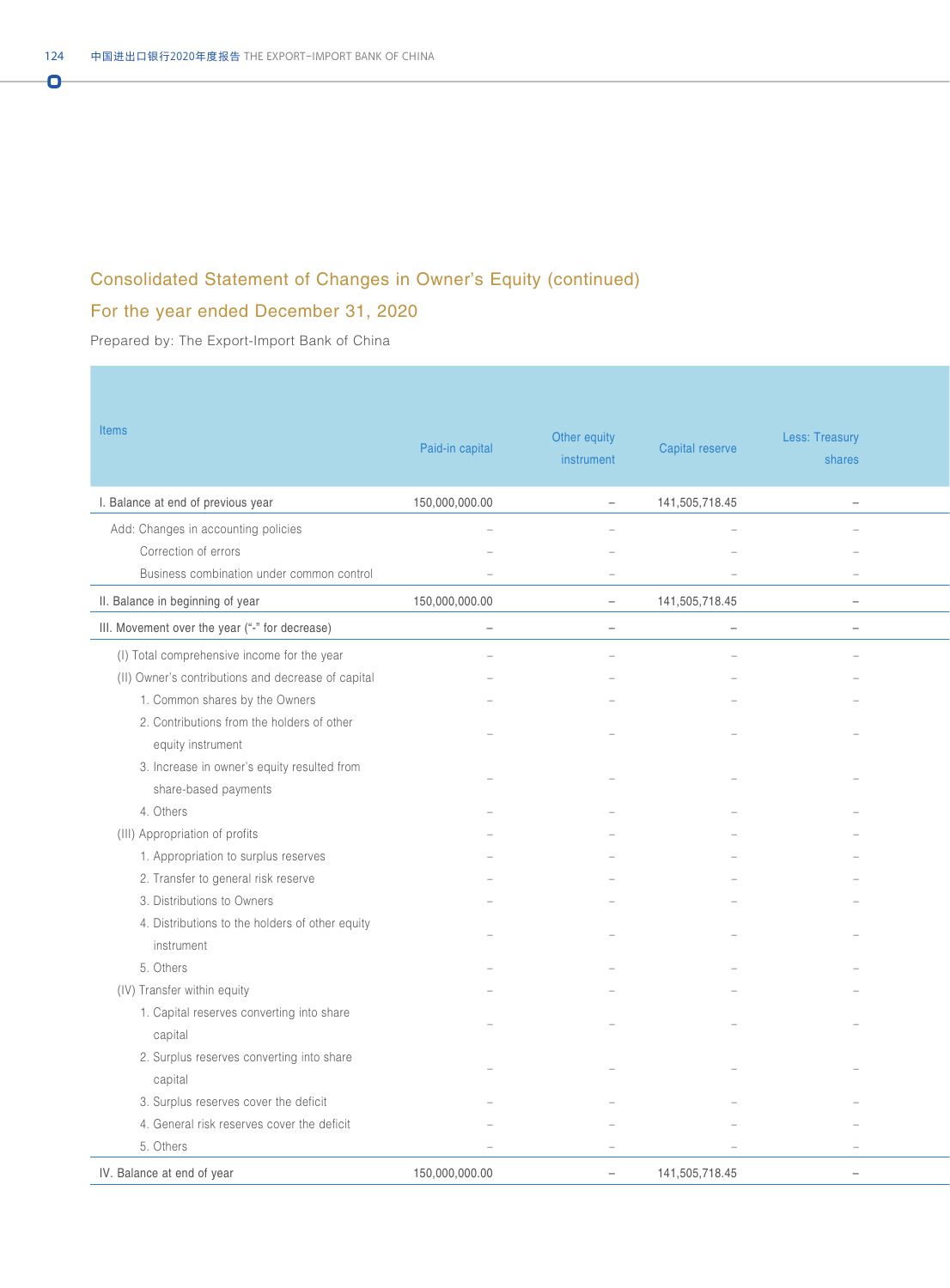#### Unit: In thousands of RMB

|                                                                                                                                   |              | 2019                                                  |
|-----------------------------------------------------------------------------------------------------------------------------------|--------------|-------------------------------------------------------|
|                                                                                                                                   |              | Attributable to owners of the parent company<br>Other |
| Surplus reserve General risk reserve Undistributed profits Minority interests Total owner's equity                                |              | comprehensive                                         |
|                                                                                                                                   |              | income                                                |
| 18,919,467.93<br>$-6,564,087.82$<br>1,345,835.34                                                                                  | 2,159,584.83 | 763,718.94                                            |
| $\overline{\phantom{a}}$<br>$\hspace{0.1mm}$<br>$\hspace{0.1mm}-\hspace{0.1mm}$<br>$\overline{\phantom{a}}$                       |              | $\sim$                                                |
|                                                                                                                                   |              |                                                       |
| $\hspace{0.1mm}-\hspace{0.1mm}$<br>$\overline{\phantom{a}}$<br>$\hspace{0.1mm}-\hspace{0.1mm}$<br>$\hspace{0.1mm}-\hspace{0.1mm}$ |              | $\hspace{0.1mm}-\hspace{0.1mm}$                       |
| 1,345,835.34<br>18,919,467.93<br>$-6,564,087.82$                                                                                  | 2,159,584.83 | 763,718.94                                            |
| 5,173,386.19<br>1,131,815.77<br>$\sim$<br>$\sim$                                                                                  |              | 694,886.17                                            |
| 5,173,386.19<br>283,083.16<br>$\sim$                                                                                              |              | 694,886.17                                            |
| 935,481.96<br>$\sim$                                                                                                              |              | $\overline{\phantom{a}}$                              |
| 935,481.96<br>$\sim$                                                                                                              |              |                                                       |
|                                                                                                                                   |              |                                                       |
|                                                                                                                                   |              |                                                       |
|                                                                                                                                   |              |                                                       |
|                                                                                                                                   |              |                                                       |
| $-86,749.35$                                                                                                                      |              |                                                       |
| $\sim$                                                                                                                            |              |                                                       |
| $\hspace{0.1cm} -$                                                                                                                |              |                                                       |
| $-86,749.35$                                                                                                                      |              |                                                       |
|                                                                                                                                   |              |                                                       |
|                                                                                                                                   |              |                                                       |
|                                                                                                                                   |              |                                                       |
|                                                                                                                                   |              |                                                       |
|                                                                                                                                   |              |                                                       |
|                                                                                                                                   |              |                                                       |
|                                                                                                                                   |              |                                                       |
|                                                                                                                                   |              |                                                       |
| $\overline{\phantom{a}}$<br>$\hspace{0.1mm}-\hspace{0.1mm}$                                                                       |              | $\overline{\phantom{a}}$                              |
| 18,919,467.93<br>$-1,390,701.63$<br>2,477,651.12                                                                                  | 2,159,584.83 | 1,458,605.10                                          |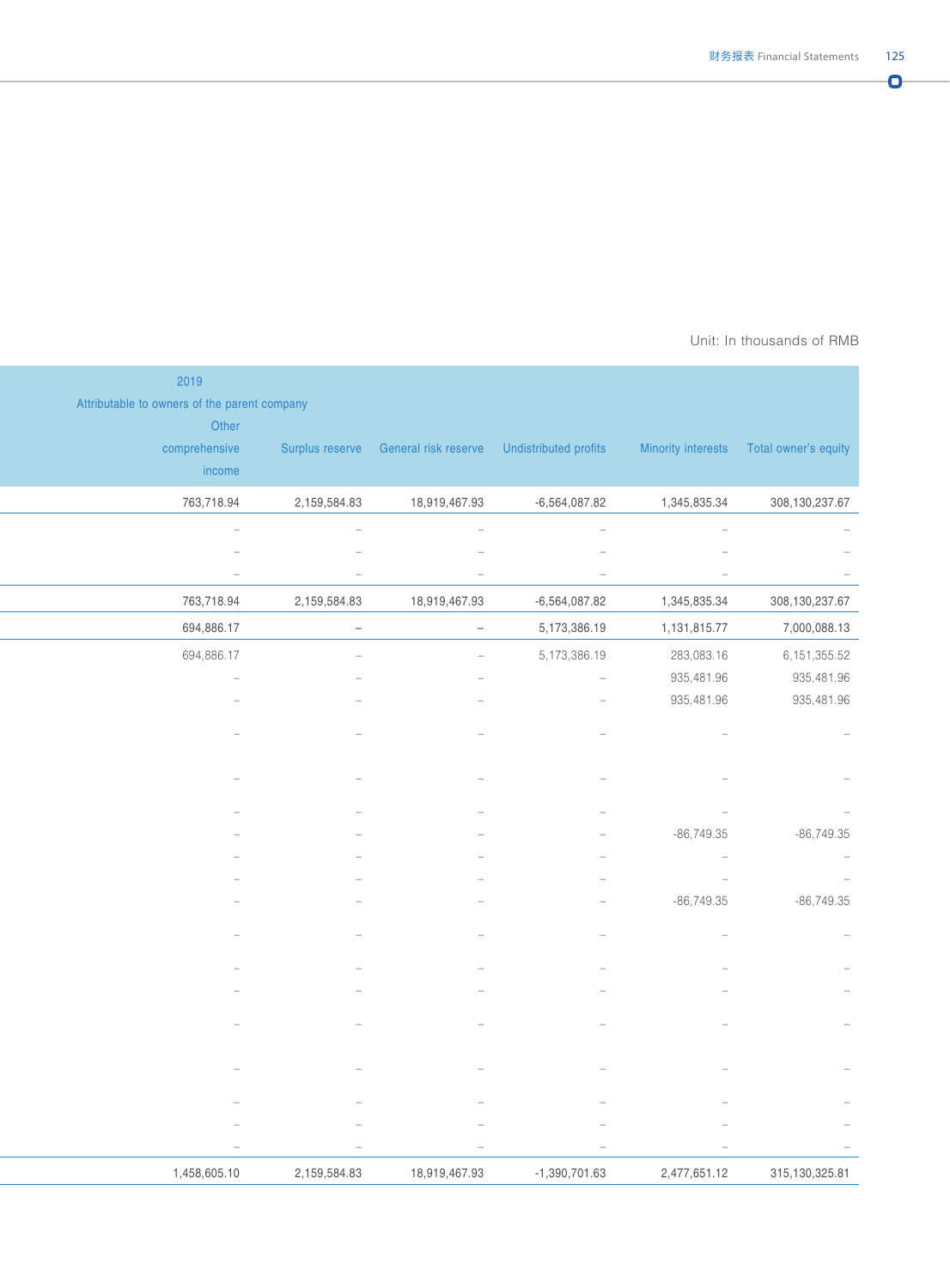## 银行所有者权益变动表

### 2020年度

Ō

编制单位:中国进出口银行 : All and the second state of the second state of the second state of the second state of the second state of the second state of the second state of the second state of the second state of the second state o

| 项目                           | 实收资本           | 其他权益工具                          | 资本公积                            |  |
|------------------------------|----------------|---------------------------------|---------------------------------|--|
| 一、上期期末余额                     | 150,000,000.00 | $\sim$                          | 141,505,718.45                  |  |
| 加:会计政策变更                     |                |                                 | $\sim$                          |  |
| 前期差错更正                       |                | $-$                             | $\hspace{0.1mm}-\hspace{0.1mm}$ |  |
| 二、本期期初余额                     | 150,000,000.00 | $-$                             | 141,505,718.45                  |  |
| 三、本期增减变动金额 (减少以"-"号填列)       | $\overline{a}$ | $-$                             | 800.00                          |  |
| (一)综合收益总额                    |                |                                 | $\sim$                          |  |
| (二) 所有者投入和减少资本               |                |                                 | 800.00                          |  |
| 1. 所有者投入资本                   |                |                                 |                                 |  |
| 2. 其他权益工具持有者投入资本             |                |                                 |                                 |  |
| 3. 股份支付计入所有者权益的金额            |                |                                 | $\hspace{0.1mm}-\hspace{0.1mm}$ |  |
| 4. 其他                        |                |                                 | 800.00                          |  |
| (三) 利润分配                     |                |                                 | $\sim$                          |  |
| 1. 提取盈余公积                    |                |                                 |                                 |  |
| 2. 提取一般风险准备                  |                |                                 |                                 |  |
| 3. 对所有者的分配                   |                |                                 |                                 |  |
| 4. 对其他权益工具持有者的分配             |                |                                 |                                 |  |
| 5. 其他                        |                |                                 |                                 |  |
| (四) 所有者权益内部结转<br>1. 资本公积转增资本 |                |                                 |                                 |  |
| 2. 盈余公积转增资本                  |                |                                 |                                 |  |
| 3. 盈余公积弥补亏损                  |                |                                 | $\qquad \qquad -$               |  |
| 4. 一般风险准备弥补亏损                |                |                                 |                                 |  |
| 5. 其他                        |                | $\hspace{0.1mm}-\hspace{0.1mm}$ | $\hspace{0.1mm}-\hspace{0.1mm}$ |  |
| 四、本期期末余额                     | 150,000,000.00 | $\sim$                          | 141,506,518.45                  |  |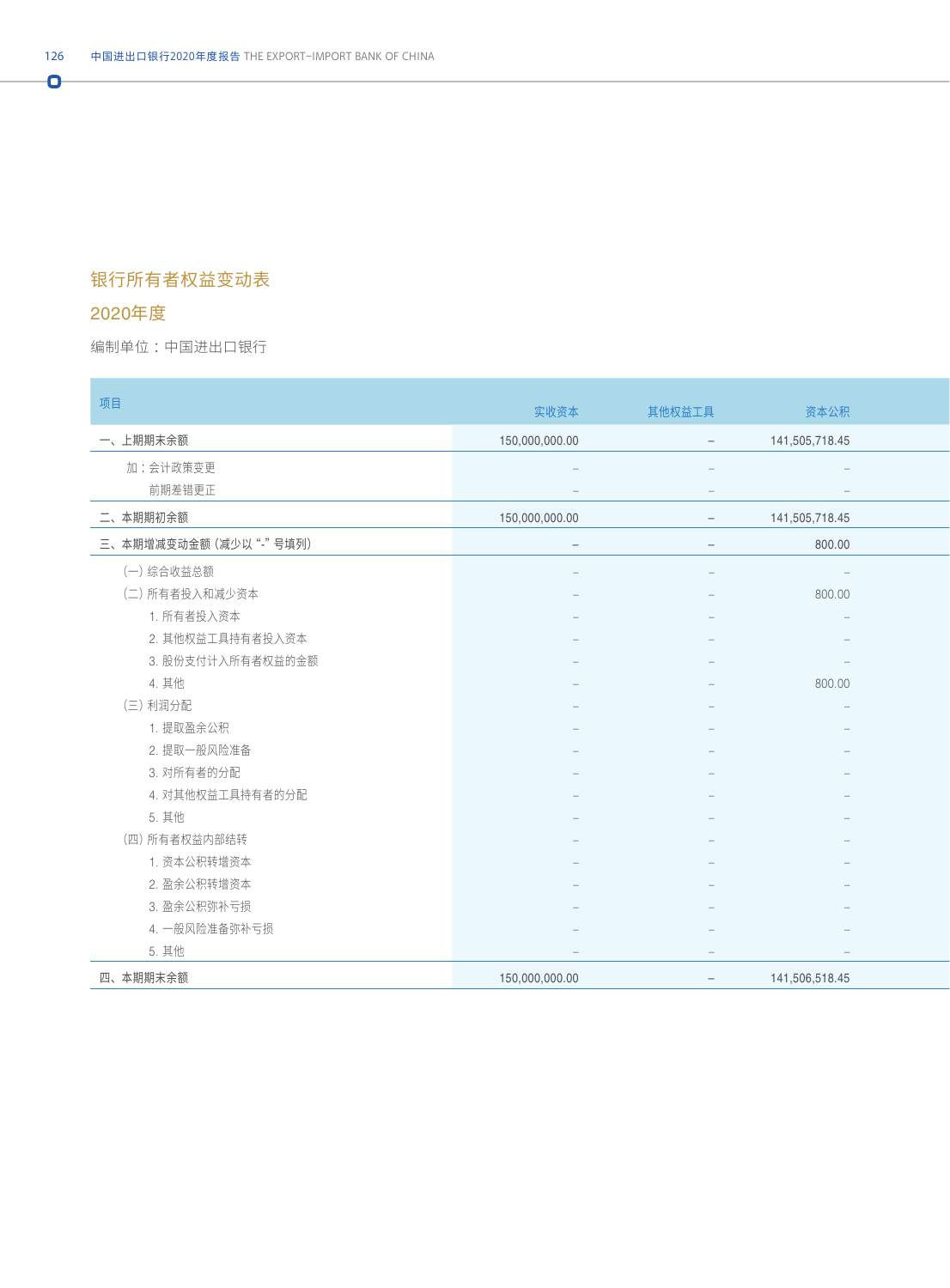#### 编制单位 :中国进出口银行 单位 :人民币千元

|                                 |                           |                                 |                                 |                                 | 本期金额                            |
|---------------------------------|---------------------------|---------------------------------|---------------------------------|---------------------------------|---------------------------------|
| 所有者权益合计                         | 未分配利润                     | 一般风险准备                          | 盈余公积                            | 其他综合收益                          | 减:库存股                           |
| 311,727,282.35                  | $-2,209,140.03$           | 18,919,467.93                   | 2,159,584.83                    | 1,351,651.16                    | $\sim$                          |
| $\hspace{0.1mm}-\hspace{0.1mm}$ |                           |                                 |                                 | $\hspace{0.1mm}-\hspace{0.1mm}$ | $\overline{\phantom{a}}$        |
|                                 | $\hspace{0.1mm}$          |                                 | $\hspace{0.1mm}$                | $\hspace{0.1mm}-\hspace{0.1mm}$ | $\hspace{0.1mm}-\hspace{0.1mm}$ |
| 311,727,282.35                  | $-2,209,140.03$           | 18,919,467.93                   | 2,159,584.83                    | 1,351,651.16                    | $\sim$                          |
| 4,532,765.37                    | 5,544,778.77              | $\sim$                          | $\sim$                          | $-1,012,813.40$                 | $\sim$                          |
| 4,531,965.37                    | 5,544,778.77              | $\hspace{0.1mm}-\hspace{0.1mm}$ |                                 | $-1,012,813.40$                 | $\sim$                          |
| 800.00                          | $\mathcal{L}=\mathcal{L}$ |                                 |                                 | $\hspace{0.1mm}-\hspace{0.1mm}$ | $\sim$                          |
|                                 |                           |                                 |                                 |                                 |                                 |
|                                 |                           |                                 |                                 |                                 |                                 |
|                                 |                           |                                 |                                 |                                 |                                 |
| 800.00                          |                           |                                 |                                 |                                 |                                 |
|                                 |                           |                                 |                                 |                                 |                                 |
| $\overline{\phantom{a}}$        |                           |                                 |                                 |                                 |                                 |
| $\overline{\phantom{a}}$        |                           |                                 |                                 |                                 |                                 |
| $\overline{\phantom{a}}$        |                           |                                 |                                 |                                 |                                 |
|                                 |                           |                                 |                                 |                                 |                                 |
|                                 |                           |                                 |                                 |                                 |                                 |
|                                 |                           |                                 |                                 |                                 |                                 |
|                                 |                           |                                 |                                 |                                 |                                 |
|                                 |                           |                                 |                                 |                                 |                                 |
|                                 |                           |                                 |                                 |                                 | $\overline{\phantom{m}}$        |
|                                 | $\hspace{0.1mm}$          | $\hspace{0.1mm}-\hspace{0.1mm}$ | $\hspace{0.1mm}-\hspace{0.1mm}$ | $\overline{\phantom{m}}$        | $\hspace{0.1cm} -$              |
| 316,260,047.72                  | 3,335,638.73              | 18,919,467.93                   | 2,159,584.83                    | 338,837.77                      | $\sim$                          |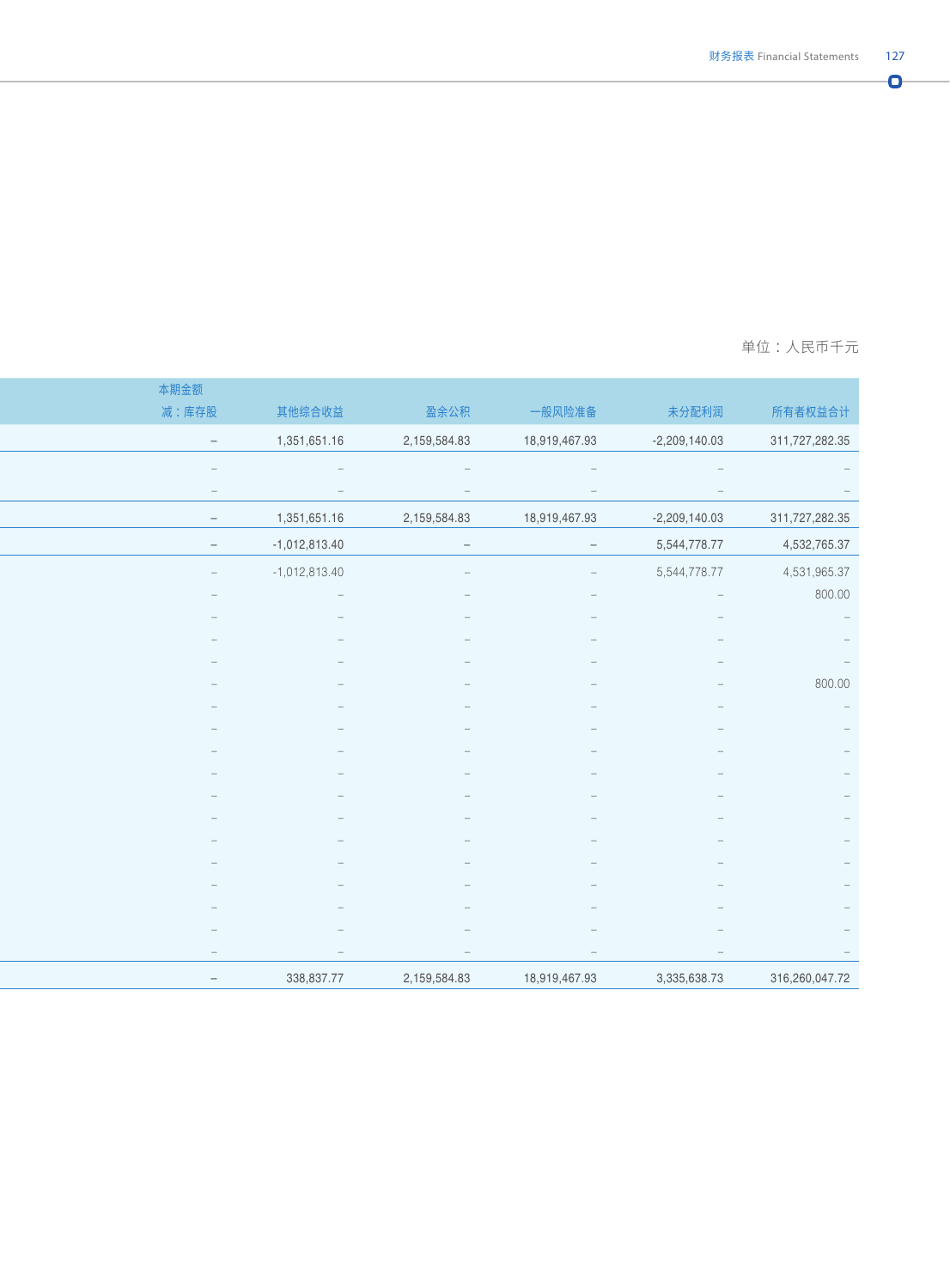## Statement of Changes in Owner's Equity

## For the year ended December 31, 2020

Prepared by: The Export-Import Bank of China

| <b>Items</b>                                                 | Paid-in capital                                             | Other equity<br>instrument           | Capital reserve                           |  |
|--------------------------------------------------------------|-------------------------------------------------------------|--------------------------------------|-------------------------------------------|--|
| I. Balance at end of previous year                           | 150,000,000.00                                              | $\overline{\phantom{a}}$             | 141,505,718.45                            |  |
| Add: Changes in accounting policies<br>Correction of errors  | $\overline{\phantom{a}}$<br>$\hspace{0.1mm}-\hspace{0.1mm}$ | $\equiv$<br>$\overline{\phantom{a}}$ | $\sim$<br>$\hspace{0.1mm}-\hspace{0.1mm}$ |  |
| II. Balance in beginning of year                             | 150,000,000.00                                              | $\sim$                               | 141,505,718.45                            |  |
| III. Movement over the year ("-" for decrease)               | $\overline{\phantom{m}}$                                    | $ \,$                                | 800.00                                    |  |
| (I) Total comprehensive income for the year                  |                                                             | $\equiv$                             | $\sim 100$ km s $^{-1}$                   |  |
| (II) Owner's contributions and decrease of capital           |                                                             |                                      | 800.00                                    |  |
| 1. Common shares by the Owners                               |                                                             |                                      |                                           |  |
| 2. Contributions from the holders of other equity instrument |                                                             |                                      |                                           |  |
| 3. Increase in owner's equity resulted from share-based      |                                                             |                                      |                                           |  |
| payments                                                     |                                                             |                                      |                                           |  |
| 4. Others                                                    |                                                             |                                      | 800.00                                    |  |
| (III) Appropriation of profits                               |                                                             |                                      |                                           |  |
| 1. Appropriation to surplus reserves                         |                                                             |                                      |                                           |  |
| 2. Transfer to general risk reserve                          |                                                             |                                      |                                           |  |
| 3. Distributions to Owners                                   |                                                             |                                      |                                           |  |
| 4. Distributions to the holders of other equity instrument   |                                                             |                                      |                                           |  |
| 5. Others                                                    |                                                             |                                      |                                           |  |
| (IV) Transfer within equity                                  |                                                             |                                      |                                           |  |
| 1. Capital reserves converting into share capital            |                                                             |                                      |                                           |  |
| 2. Surplus reserves converting into share capital            |                                                             |                                      |                                           |  |
| 3. Surplus reserves cover the deficit                        |                                                             |                                      |                                           |  |
| 4. General risk reserves cover the deficit                   |                                                             |                                      |                                           |  |
| 5. Others                                                    |                                                             | $-$                                  | $\overline{\phantom{m}}$                  |  |
| IV. Balance at end of year                                   | 150,000,000.00                                              | $\sim$                               | 141,506,518.45                            |  |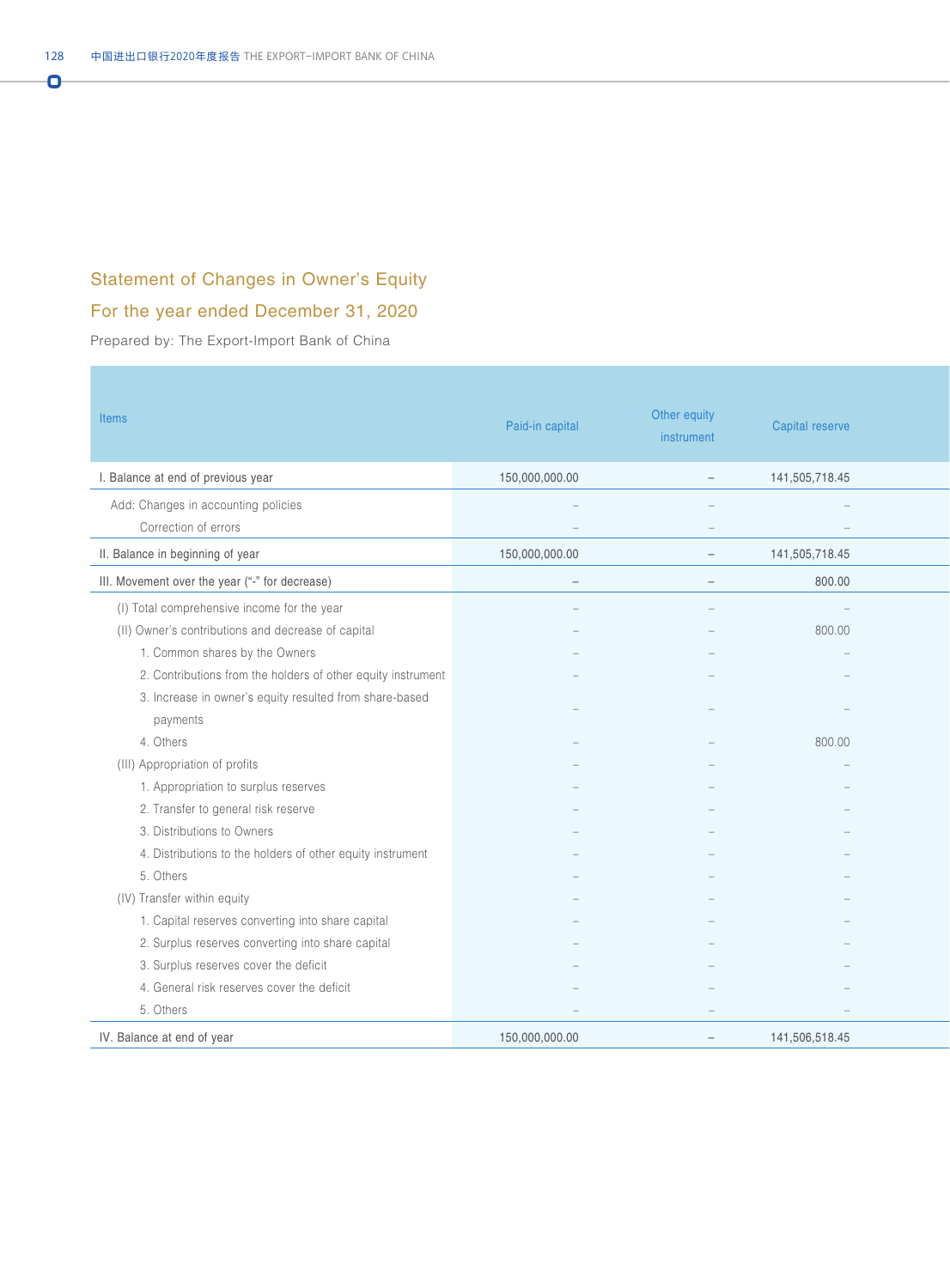#### Prepared by: The Export-Importance Bank of AMB Unit: In thousands of RMB  $\,$

|                                                                    | Surplus reserve General risk reserve Undistributed profits Total owner's equity |                                 |                                 | Other<br>comprehensive<br>income | 2020<br>Less: Treasury<br>shares |
|--------------------------------------------------------------------|---------------------------------------------------------------------------------|---------------------------------|---------------------------------|----------------------------------|----------------------------------|
| 311,727,282.35                                                     | $-2,209,140.03$                                                                 | 18,919,467.93                   | 2,159,584.83                    | 1,351,651.16                     | $\sim$                           |
| $\sim$                                                             | $\alpha \rightarrow \beta$                                                      | $\sim$ $ \sim$                  | $\sim$ $-$                      | $\mathcal{L}=\mathcal{L}$        | $\hspace{0.1mm}-\hspace{0.1mm}$  |
| $\sim$                                                             | $\sim$                                                                          | $\hspace{0.1mm}-\hspace{0.1mm}$ | $\hspace{0.1mm}-\hspace{0.1mm}$ | $\sim$                           | $\alpha = 1$                     |
| 311,727,282.35                                                     | $-2,209,140.03$                                                                 | 18,919,467.93                   | 2,159,584.83                    | 1,351,651.16                     | $\sim$                           |
| 4,532,765.37                                                       | 5,544,778.77                                                                    | $\sim$                          | $-$                             | $-1,012,813.40$                  | $\sim$                           |
| 4,531,965.37                                                       | 5,544,778.77                                                                    | $\overline{\phantom{0}}$        | $\equiv$                        | $-1,012,813.40$                  | $\sim$ $-$                       |
| 800.00                                                             | $\hspace{0.1mm}-\hspace{0.1mm}$                                                 |                                 |                                 |                                  |                                  |
| $\mathcal{L}^{\mathcal{L}}$ and $\mathcal{L}^{\mathcal{L}}$        |                                                                                 |                                 |                                 |                                  |                                  |
| $\hspace{0.1mm}-\hspace{0.1mm}$                                    |                                                                                 |                                 |                                 |                                  |                                  |
| $\hspace{0.1mm}$ $\hspace{0.1mm}$                                  |                                                                                 |                                 |                                 |                                  |                                  |
| 800.00                                                             |                                                                                 |                                 |                                 |                                  |                                  |
| $\alpha \rightarrow \beta$                                         |                                                                                 |                                 |                                 |                                  |                                  |
| $\sim$                                                             |                                                                                 |                                 |                                 |                                  |                                  |
| $\sim$                                                             |                                                                                 |                                 |                                 |                                  |                                  |
| $\hspace{0.1mm}-\hspace{0.1mm}$                                    |                                                                                 |                                 |                                 |                                  |                                  |
| $\hspace{0.1mm}-\hspace{0.1mm}$                                    |                                                                                 |                                 |                                 |                                  |                                  |
| $\hspace{0.1mm}-\hspace{0.1mm}$<br>$\hspace{0.1mm}-\hspace{0.1mm}$ |                                                                                 |                                 |                                 |                                  |                                  |
| $\hspace{0.1mm}-\hspace{0.1mm}$                                    |                                                                                 |                                 |                                 |                                  |                                  |
| $\sim$                                                             |                                                                                 |                                 |                                 |                                  |                                  |
| $\overline{\phantom{a}}$                                           |                                                                                 |                                 |                                 |                                  |                                  |
| $\hspace{0.1mm}-\hspace{0.1mm}$                                    |                                                                                 |                                 |                                 |                                  |                                  |
| $\hspace{0.1mm}-\hspace{0.1mm}$                                    |                                                                                 | $\hspace{0.1mm}-\hspace{0.1mm}$ | $\hspace{0.1mm}-\hspace{0.1mm}$ |                                  | $\overline{\phantom{m}}$         |
| 316,260,047.72                                                     | 3,335,638.73                                                                    | 18,919,467.93                   | 2,159,584.83                    | 338,837.77                       | $\sim$                           |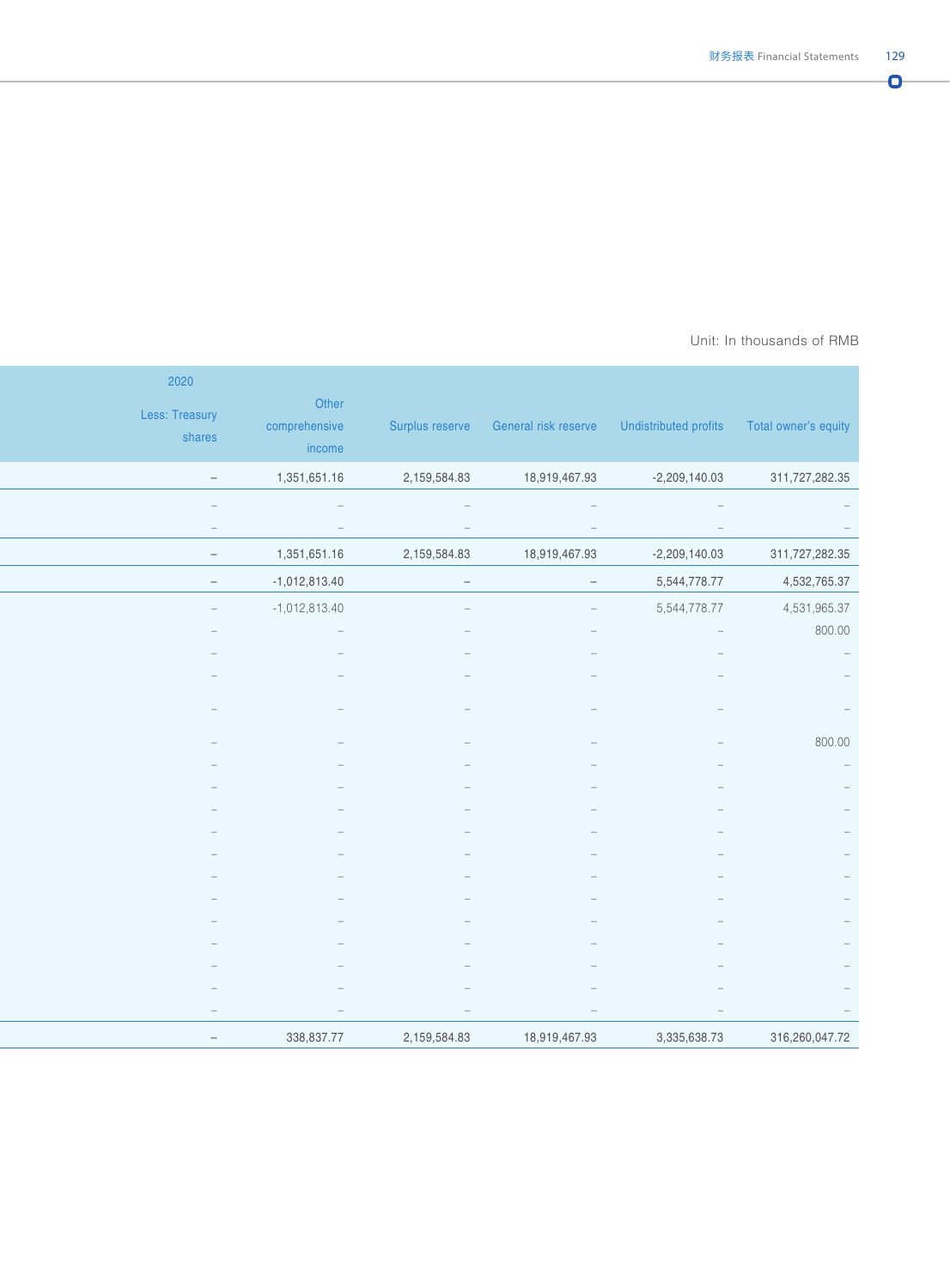## 银行所有者权益变动表(续)

### 2020年度

**COL** 

Ō

编制单位:中国进出口银行 : All and the second state of the second state of the second state of the second state of the second state of the second state of the second state of the second state of the second state of the second state o

| 项目                     | 实收资本                            | 其他权益工具                          | 资本公积                     |
|------------------------|---------------------------------|---------------------------------|--------------------------|
| 一、上期期末余额               | 150,000,000.00                  | $ \,$                           | 141,505,718.45           |
| 加:会计政策变更               |                                 | $\sim$                          | $\sim$                   |
| 前期差错更正                 |                                 | $\hspace{0.1mm}-\hspace{0.1mm}$ | $\overline{\phantom{a}}$ |
| 二、本期期初余额               | 150,000,000.00                  | $ \,$                           | 141,505,718.45           |
| 三、本期增减变动金额 (减少以"-"号填列) | $\overline{\phantom{0}}$        | $ \,$                           | $\sim$                   |
| (一)综合收益总额              |                                 |                                 |                          |
| (二) 所有者投入和减少资本         |                                 |                                 |                          |
| 1. 所有者投入资本             |                                 |                                 | $\overline{\phantom{m}}$ |
| 2. 其他权益工具持有者投入资本       |                                 |                                 |                          |
| 3. 股份支付计入所有者权益的金额      |                                 |                                 |                          |
| 4. 其他                  |                                 |                                 |                          |
| (三) 利润分配               |                                 |                                 |                          |
| 1. 提取盈余公积              |                                 |                                 | $\overline{\phantom{a}}$ |
| 2. 提取一般风险准备            |                                 |                                 |                          |
| 3. 对所有者的分配             |                                 |                                 |                          |
| 4. 对其他权益工具持有者的分配       |                                 |                                 | $\overline{\phantom{m}}$ |
| 5. 其他                  |                                 |                                 |                          |
| (四) 所有者权益内部结转          |                                 |                                 |                          |
| 1. 资本公积转增资本            |                                 |                                 |                          |
| 2. 盈余公积转增资本            |                                 |                                 |                          |
| 3. 盈余公积弥补亏损            |                                 |                                 | ÷                        |
| 4. 一般风险准备弥补亏损          |                                 |                                 |                          |
| 5. 其他                  | $\hspace{0.1mm}-\hspace{0.1mm}$ | $\equiv$                        | $\overline{\phantom{a}}$ |
| 四、本期期末余额               | 150,000,000.00                  | $\overline{\phantom{a}}$        | 141,505,718.45           |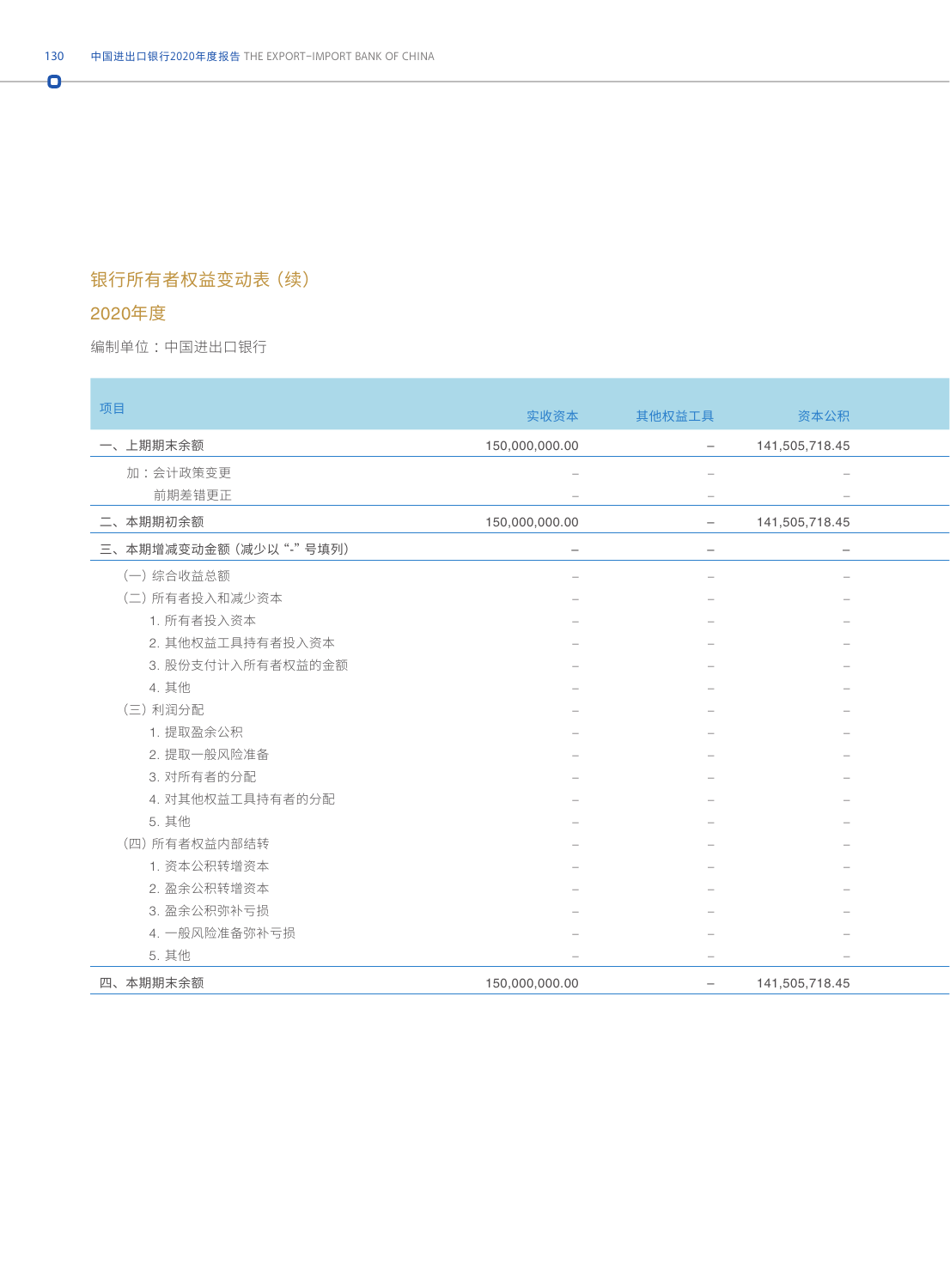编制单位 :中国进出口银行 单位 :人民币千元

|                                                                                                                            | 上期金额                            |
|----------------------------------------------------------------------------------------------------------------------------|---------------------------------|
| 其他综合收益<br>盈余公积<br>一般风险准备<br>未分配利润                                                                                          | 减:库存股                           |
| 684,325.14<br>2,159,584.83<br>18,919,467.93<br>$-8,343,684.82$                                                             | $\sim$                          |
| $\overline{\phantom{a}}$<br>$\overline{\phantom{a}}$<br>$\hspace{0.1mm}-\hspace{0.1mm}$<br>$\hspace{0.1mm}-\hspace{0.1mm}$ | $\hspace{0.1mm}-\hspace{0.1mm}$ |
| $\overline{\phantom{m}}$<br>$\overline{\phantom{m}}$<br>$\hspace{0.1mm}-\hspace{0.1mm}$<br>$\hspace{0.1mm}-\hspace{0.1mm}$ | $\hspace{0.1mm}$                |
| 684,325.14<br>2,159,584.83<br>18,919,467.93<br>$-8,343,684.82$                                                             | $\overline{\phantom{0}}$        |
| 667,326.02<br>6,134,544.78<br>$\overline{\phantom{m}}$<br>$ \,$                                                            | $\hspace{0.1mm}-\hspace{0.1mm}$ |
| 667,326.02<br>6,134,544.78<br>$\sim$<br>$\overline{\phantom{0}}$                                                           | $\sim$                          |
| $\hspace{0.1mm}-\hspace{0.1mm}$                                                                                            |                                 |
|                                                                                                                            |                                 |
|                                                                                                                            |                                 |
|                                                                                                                            |                                 |
|                                                                                                                            |                                 |
|                                                                                                                            |                                 |
|                                                                                                                            |                                 |
|                                                                                                                            |                                 |
|                                                                                                                            |                                 |
|                                                                                                                            |                                 |
|                                                                                                                            |                                 |
|                                                                                                                            |                                 |
|                                                                                                                            |                                 |
|                                                                                                                            |                                 |
|                                                                                                                            |                                 |
|                                                                                                                            |                                 |
| $\overline{\phantom{m}}$<br>$\overline{\phantom{m}}$<br>$\hspace{0.1mm}-\hspace{0.1mm}$<br>$\hspace{0.1mm}-\hspace{0.1mm}$ | $\hspace{0.1cm}$                |
| 1,351,651.16<br>2,159,584.83<br>18,919,467.93<br>$-2,209,140.03$                                                           | $\hspace{0.1mm}-\hspace{0.1mm}$ |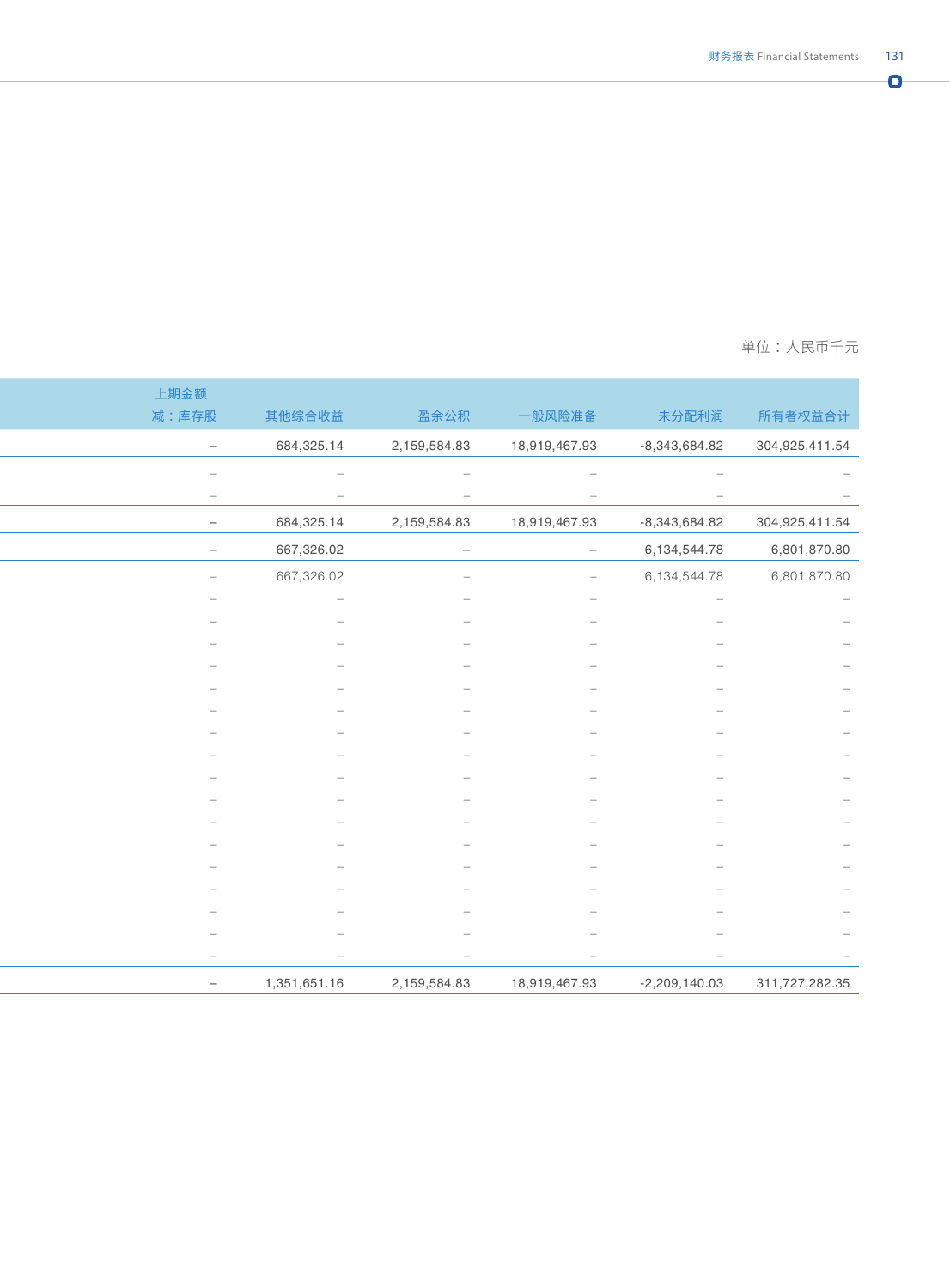## Statement of Changes in Owner's Equity (continued)

## For the year ended December 31, 2020

Prepared by: The Export-Import Bank of China

| Items                                                        | Paid-in capital                                      | Other equity<br>instrument | Capital reserve                              |
|--------------------------------------------------------------|------------------------------------------------------|----------------------------|----------------------------------------------|
| I. Balance at end of previous year                           | 150,000,000.00                                       | $\equiv$                   | 141,505,718.45                               |
| Add: Changes in accounting policies<br>Correction of errors  | $\overline{\phantom{a}}$<br>$\overline{\phantom{a}}$ | $\sim$<br>$\sim$           | $\overline{\phantom{a}}$<br>$\hspace{0.1mm}$ |
| II. Balance in beginning of year                             | 150,000,000.00                                       | $\sim$                     | 141,505,718.45                               |
| III. Movement over the year ("-" for decrease)               | $\overline{\phantom{m}}$                             | $\overline{\phantom{m}}$   | $\overline{\phantom{a}}$                     |
| (I) Total comprehensive income for the year                  |                                                      |                            |                                              |
| (II) Owner's contributions and decrease of capital           |                                                      |                            |                                              |
| 1. Common shares by the Owners                               |                                                      |                            |                                              |
| 2. Contributions from the holders of other equity instrument |                                                      |                            |                                              |
| 3. Increase in owner's equity resulted from share-based      |                                                      |                            |                                              |
| payments                                                     |                                                      |                            |                                              |
| 4. Others                                                    |                                                      |                            |                                              |
| (III) Appropriation of profits                               |                                                      |                            |                                              |
| 1. Appropriation to surplus reserves                         |                                                      |                            |                                              |
| 2. Transfer to general risk reserve                          |                                                      |                            |                                              |
| 3. Distributions to Owners                                   |                                                      |                            |                                              |
| 4. Distributions to the holders of other equity instrument   |                                                      |                            |                                              |
| 5. Others                                                    |                                                      |                            |                                              |
| (IV) Transfer within equity                                  |                                                      |                            |                                              |
| 1. Capital reserves converting into share capital            |                                                      |                            |                                              |
| 2. Surplus reserves converting into share capital            |                                                      |                            |                                              |
| 3. Surplus reserves cover the deficit                        |                                                      |                            |                                              |
| 4. General risk reserves cover the deficit                   |                                                      |                            |                                              |
| 5. Others                                                    | $\equiv$                                             | $\overline{\phantom{a}}$   | $\sim$                                       |
| IV. Balance at end of year                                   | 150,000,000.00                                       | $\sim$                     | 141,505,718.45                               |